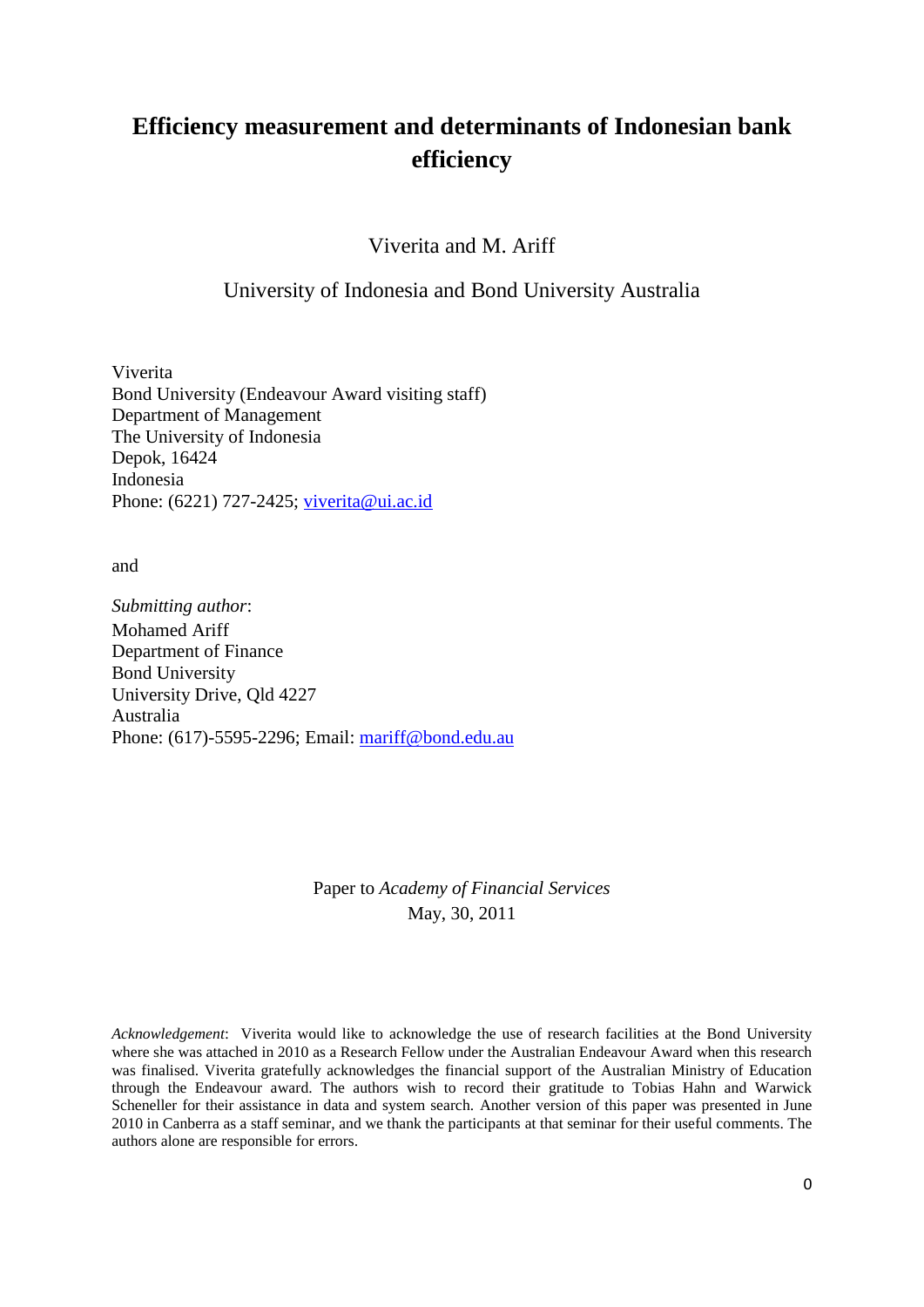### **Efficiency measurement and determinants of Indonesian bank efficiency**

#### **Abstract**

This study reveals *new* findings on efficiency performance using data envelopment analysis and stochastic frontier analysis, SFA, to measure the overall efficiency of Indonesian banks over a recent unstudied period. SFA helps to determine factors affecting cost inefficiency and profit efficiency performance. Though productivity declined by just 2.2 percent, which is a result close to the efficient frontier by a small margin, is an improvement over what was a huge decline during the 1997-99 crisis and prior to the IMF-World Bank intervention to resuscitate the economy in 1998-2001. Banks' cost inefficiency is found to be higher than profit efficiency, a result consistent with literature. Indonesian banks are about twice as inefficient as banks in developed countries in the overuse of inputs, thus there is huge challenge for management to improve efficiency. On testing for the sources of bank efficiency via SFA, bank size and non-performing loans or credit risk affect cost and profit efficiency negatively, a result consistent with similar findings from other countries. There has not been much attention paid to productivity measurement, and our findings provide a benchmark for future studies for comparison.

Keywords: Cost and Profit Efficiency, Size, Risks, DEA, SFA, Indonesian Banks, Total Tactor Productivity, TFP

JEL Classification: G21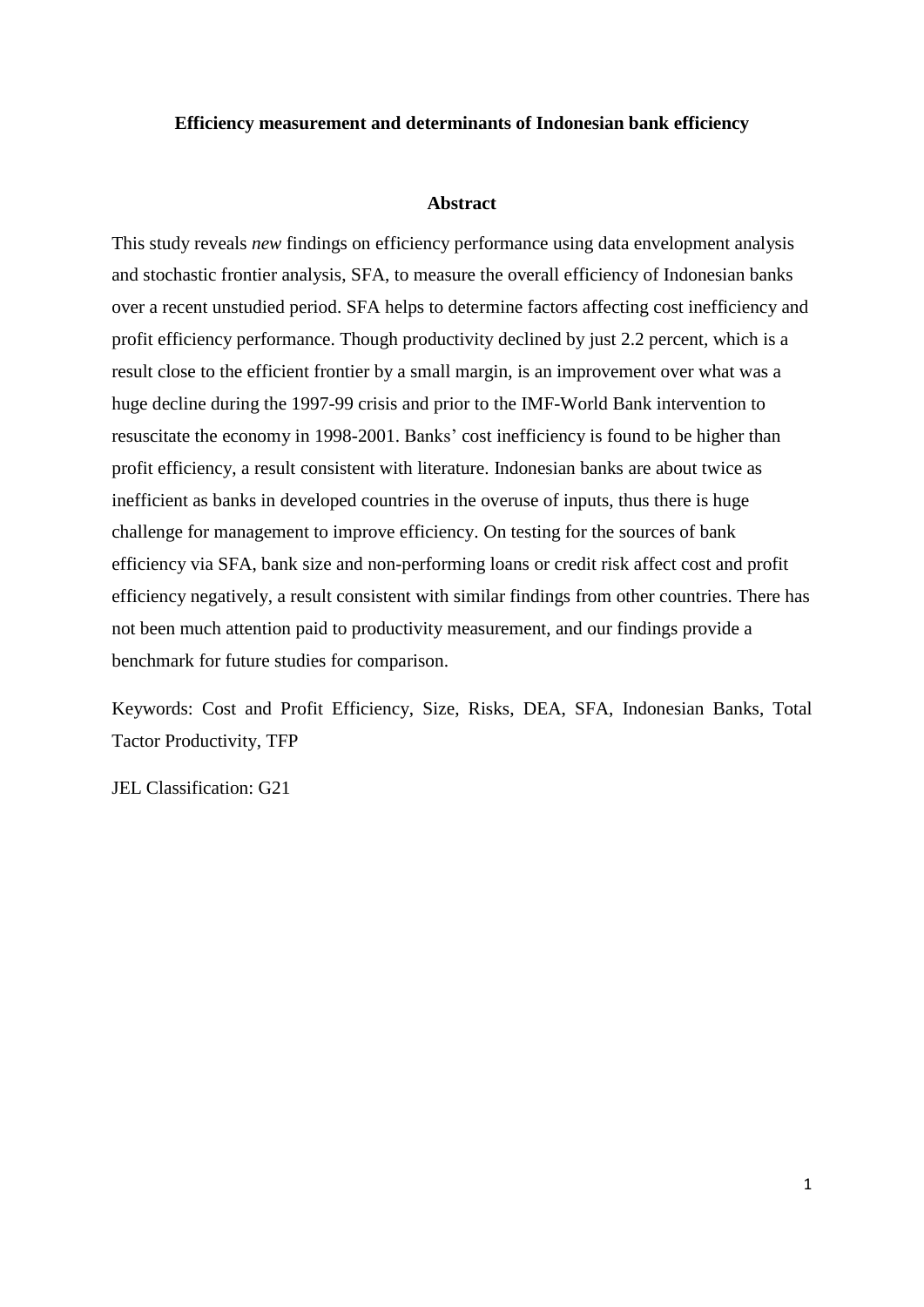### **Efficiency measurement and determinants of Indonesian bank efficiency**

### **1. Introduction**

This study reports new findings on the economic efficiency of Indonesia's listed banks over a recent period of five years, a period of substantial economic changes yet studied by researchers using the current favoured model of productivity. Observers of Indonesian economy know there was a period of serious economic and political crises following the 1997 financial and the 1998-2001 political crises, which set back by several years much of the economic gains over 22 years of development.

International institutions led by the IMF and the World Bank restructured the banking sector and the economy, which effort is yielding results over the last few years amid the world-wide economic instabilities that continue to affect Indonesian banking sector as well. A populist government has begun to rein in anti-growth factors such as corruption and maladministration within a democratic agenda, which is beginning to revive investments that had gone off this economy during the three years of crisis period. According to annual statistics over the recent years, job creation has surpassed 4 million, which is just enough to absorb new entrants to the job market each year, and the economic growth is on track for 7-8 per cent trend stimulated by domestic demands. It is worthwhile, thus, to examine how the banking sector, exposed as it is in recent years to instabilities from external forces and domestic reforms, has performed over a recent period. There is no study of this aspect of banks for comparison. This is the motivation for this study.

The banking sector constitutes a significant industry for the Indonesian financial system, and the Indonesian economy is the largest of the 11-member ASEAN economic group, one that is becoming a free-trading bloc. Bank assets account for about 80 per cent of the national assets indicating how bank-dependent is this economy. A number of studies have been published on the economic (not financial) efficiency of banking sectors of Malaysia, Singapore and Thailand, which are members of the same economic grouping (see Sufian, 2007 and 2009, Omar *et al*., 2006, and Chansarn 2008). Another study of world-wide banking efficiency (Berger and Humphrey 1997) provides a set of comparative statistics on banking technical efficiency in developed countries: see Figure 1.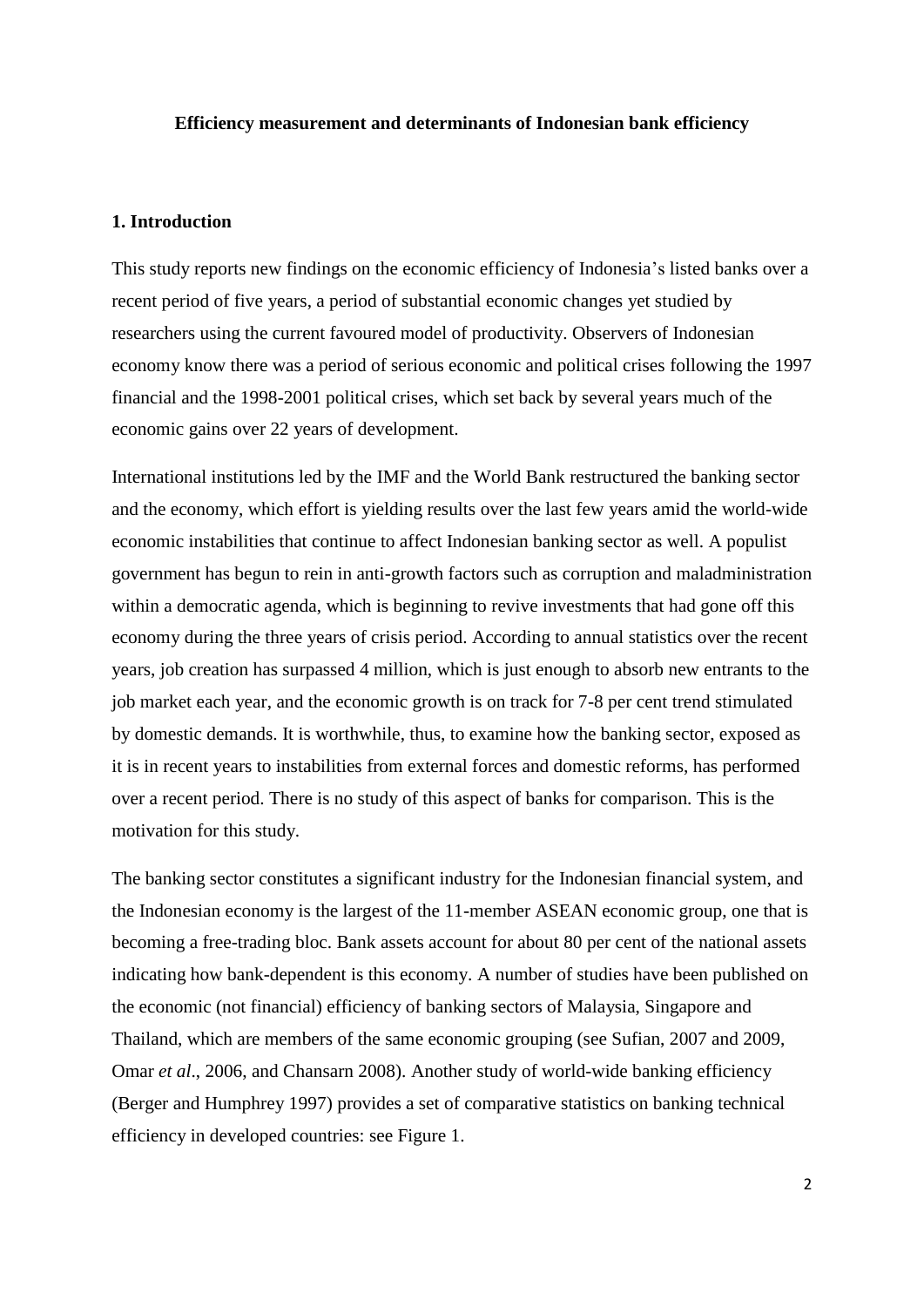#### **Figure 1: Average efficiency of banks and financial firms of selected countries**

The average efficiency scores are obtained from the periods shown in the parentheses except for the OECD and Developed Countries. Indonesia (1993-2003) Average efficiency 0.665; Malaysia (1992-2003) Average efficiency 0.663; Thailand (1992-2003) Average efficiency 0.816; Singapore (1992-2003) Average efficiency 0.954; 11 OECD Countries (Berger and Humprey 1997) Average efficiency 0.820; 8 Developed Countries (Berger and Humprey 1997) Average efficiency 0.86; and US bank (Berger and Humprey 1997) Average efficiency 0.780.



Note: Figures obtained from published studies for the periods before year 2002 although the studies were published in later years.

These figures for the four Asia Pacific economies indicate that there is a wide variation in efficiency among the countries. While Indonesia and Malaysia appear to have similar levels of average efficiency scores, both Singapore and Thailand have higher scores. The developed countries and the OECD group included in another study indicate an average score which is higher than those for Indonesia. One question addressed is to examine if the mean scores have changed in recent years, given the reforms and also world-wide instabilities affecting this open economy.

Despite the importance of banking performance, there are just few studies of the Indonesian economy. In addition, studies on banking efficiency are not only limited in number, but also in the methods applied to estimate performance. There are few studies using the current more acceptable production frontier methodology: Harada and Ito (2005), Viverita (2008), Hadad *et al.* (2008; 2009) and Margono and Sharma (2010), of which the last two employed stochastic frontier analysis SFA method only. To our knowledge, there is yet a study to examine the efficiency using both non-parametric and parametric approaches as well as cost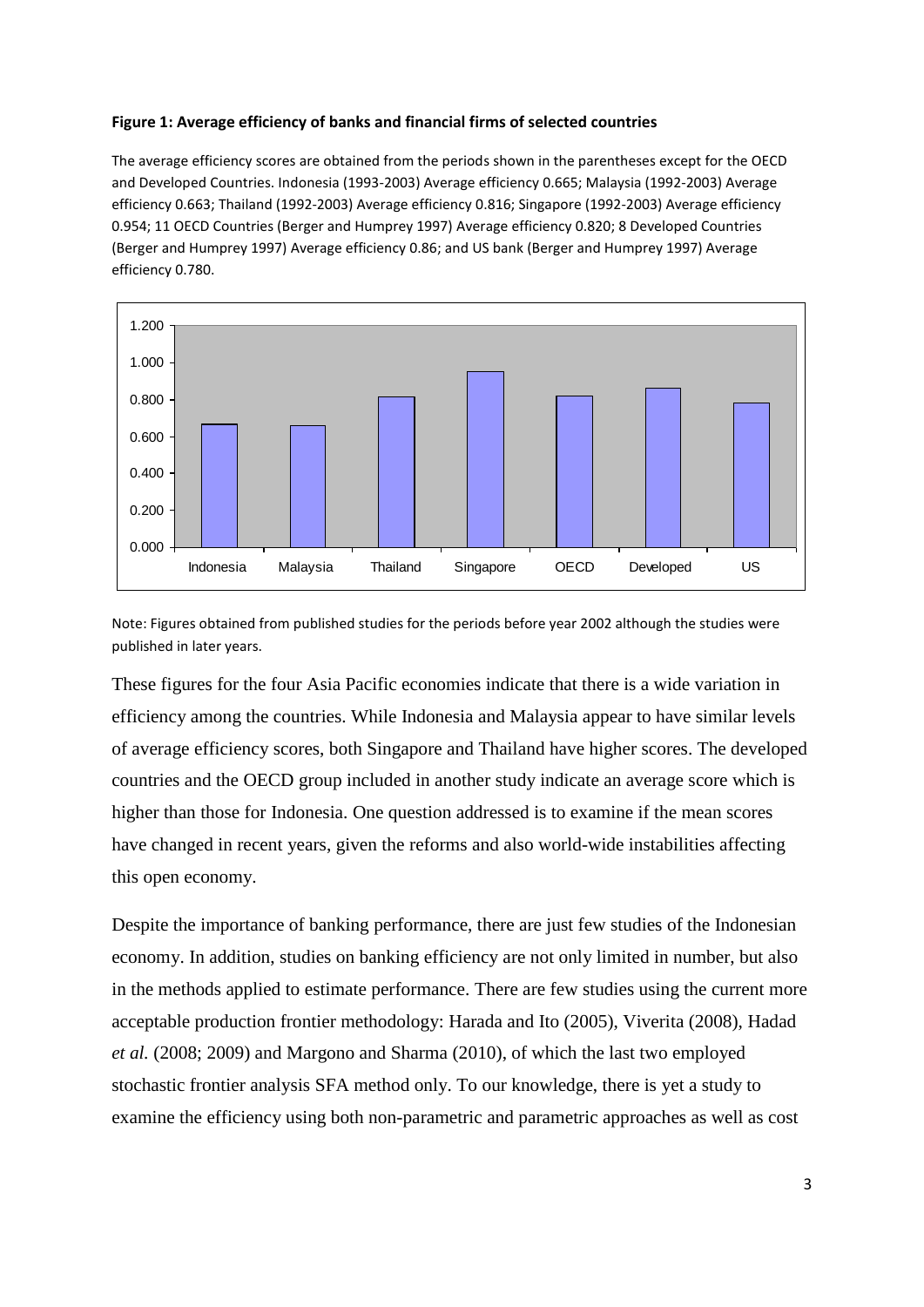and profit efficiency measures to identify the possible factors influencing performance. Prior studies are about identifying some basic performance scores only.

Therefore, this study aims to identify efficiency performance of listed banks employing nonparametric/parametric approaches by generating tests on overall efficiency measure as well as technical efficiency, allocative efficiency, and productivity growth over time as measures of performance. We also estimate cost and profit efficiency and then proceed to identify two factors influencing productivity performance.

The rest of the paper is organized as follows: Section 2 reviews the relevant literature. It includes a brief description of theory of efficiency and productivity, followed by a review of empirical evidence from previous studies. Section 3 describes the methodology: we use a data set on individual banks from the post-crisis period 2004-08. Section 4 presents the results of the study on bank efficiency and variables. Section 5 concludes this paper.

# **2. Frontier Theory Literature**

In this section, we provide a very brief discussion of the frontier methods to identify banking performance. Since this literature is widely publicised following the works of many of whom Berger is notable, we do not include a technical discussion of the individual methods as these can be verified by reference to the articles cited in this section.

Bank efficiency is commonly estimated using several old and new methods. A common and widely used method is the use of financial ratios, bank's liquidity, profitability, risk, and asset quality ratios. Ratios provide tools for managing information in order to analyse a firm's financial condition as its performance (Shapiro *et al.*, 2000, p.36). These can provide a profile of a firm's economic characteristics, competitive strategies, operating, financial, and investment decisions by relating these to other firms or industry (White *et al.*, 1998, p. 41).

However, since financial ratios consist of one variable compared to another, it will not give enough information about various dimensions of a bank's performance, particularly to identify effects from interactions of one ratio with another. Therefore, this method fails to consider multiple inputs a firm uses to deliver some outputs to generate performance. Besides, some ratios are inherently unreliable because the accounting basis on which the numbers are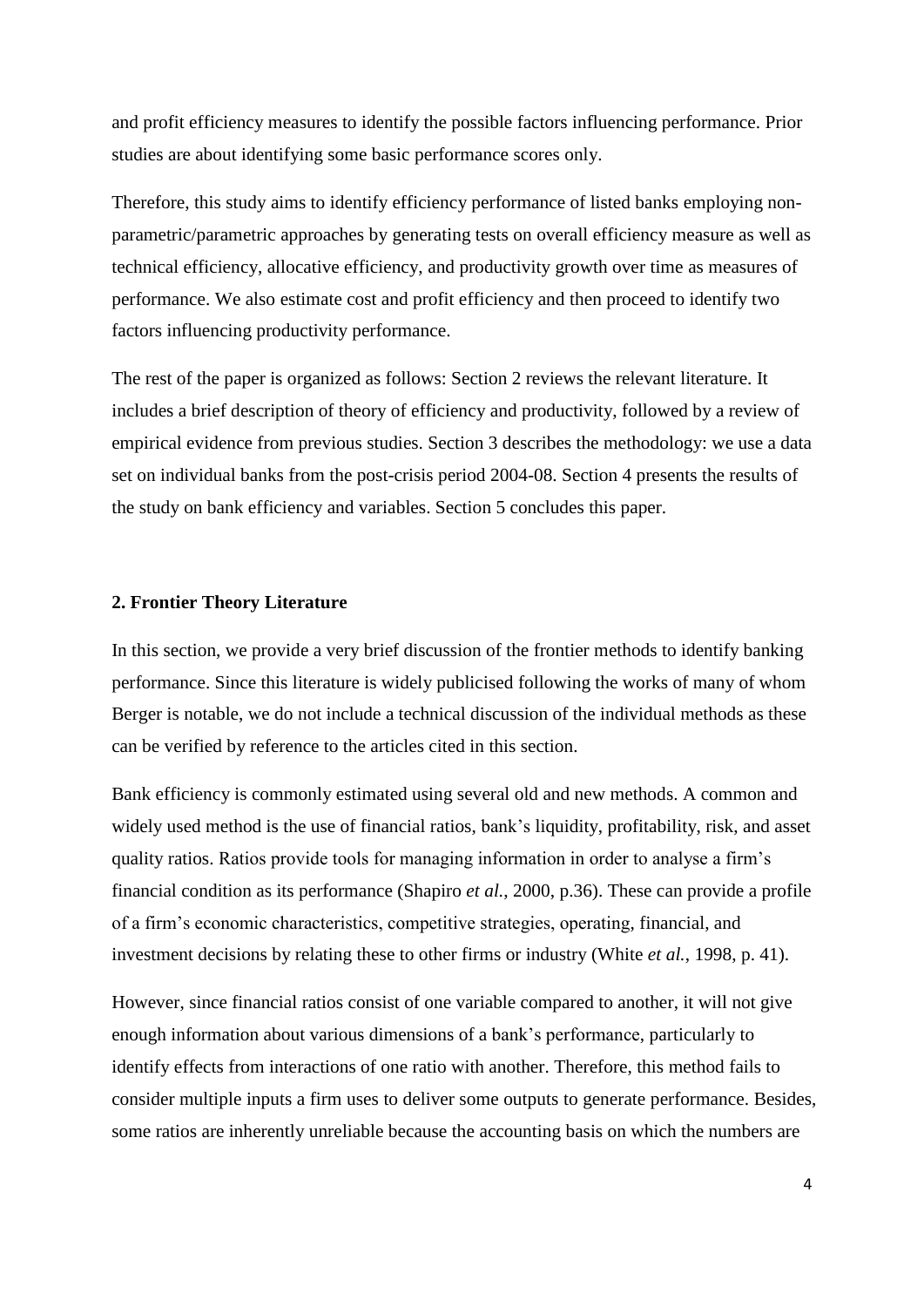computed may vary from year to year since top management is known to smooth earnings of a bank. Nevertheless, there are significant publications using this approach (see: Milbourne and Cumberworth 1991, Sufian 2007, Eridisinghe and Zhang 2008, Wang and Lee,2008).

The limitation of financial ratios to accommodate multiple inputs and multiple outputs in measuring performance is overcome by the frontier methods to measure economic efficiency. The original source of several popular methods in this line of newer research can be traced to early works of Farrel (1957) and Malmquist (1953). Farrel defined a simple measure of efficiency that could deal with multiple inputs, not just at a time, but also over a period of time by measuring the *change in economic efficiency* over any two periods, mostly over any two years, by aggregating the measures for a group of firms as the measure of performance gain or loss over several years or just two years. One of the most well-known and early approach to efficiency is the *Data Envelopment Analysis* (DEA). Several new methods have since been devised and are increasingly applied since the late 1970s to study banking performance. This method, ideally suited for services industry, has become entrenched in the last 20 years as the preferred method to measure banking performance although financial ratio methods are also found in good journals.

Another approach that is used to estimate performance is the SFA. Like the DEA, the SFA may be defined as the relative distance of a firm from some best practice frontier applied/measured for a class of firms. However, one has to include factors other than inputs and outputs in an econometrics model to explain the technical efficiency portion of the efficiency measure (see Meeusen and van den Broeck 1977). While DEA examines total efficiency, SFA examines only the technical change aspects. This approach helps to overcome a primary shortcoming of the DEA of not accommodating measurement errors, which could have an influence on the shape and position of the estimated frontier according to Seiford and Thrall (1990), Bauer (1990) and Greene (1993). Besdies, SFA lends explanations as to what factors are driving the efficiency. Hence, unlike prior studies, this study purports to measure *and* find correlated factors driving efficiency.

In a seminal paper using the DEA and SFA, Berger and Humprey (1997) provide a survey of 130 studies covering 21 countries. They conclude that (i) non-parametric measures of efficiency such as DEA yield a mean efficiency statistic *slightly lower with a large dispersion* while (ii) the parametric measures such as SFA provide a *slightly higher efficiency statistics*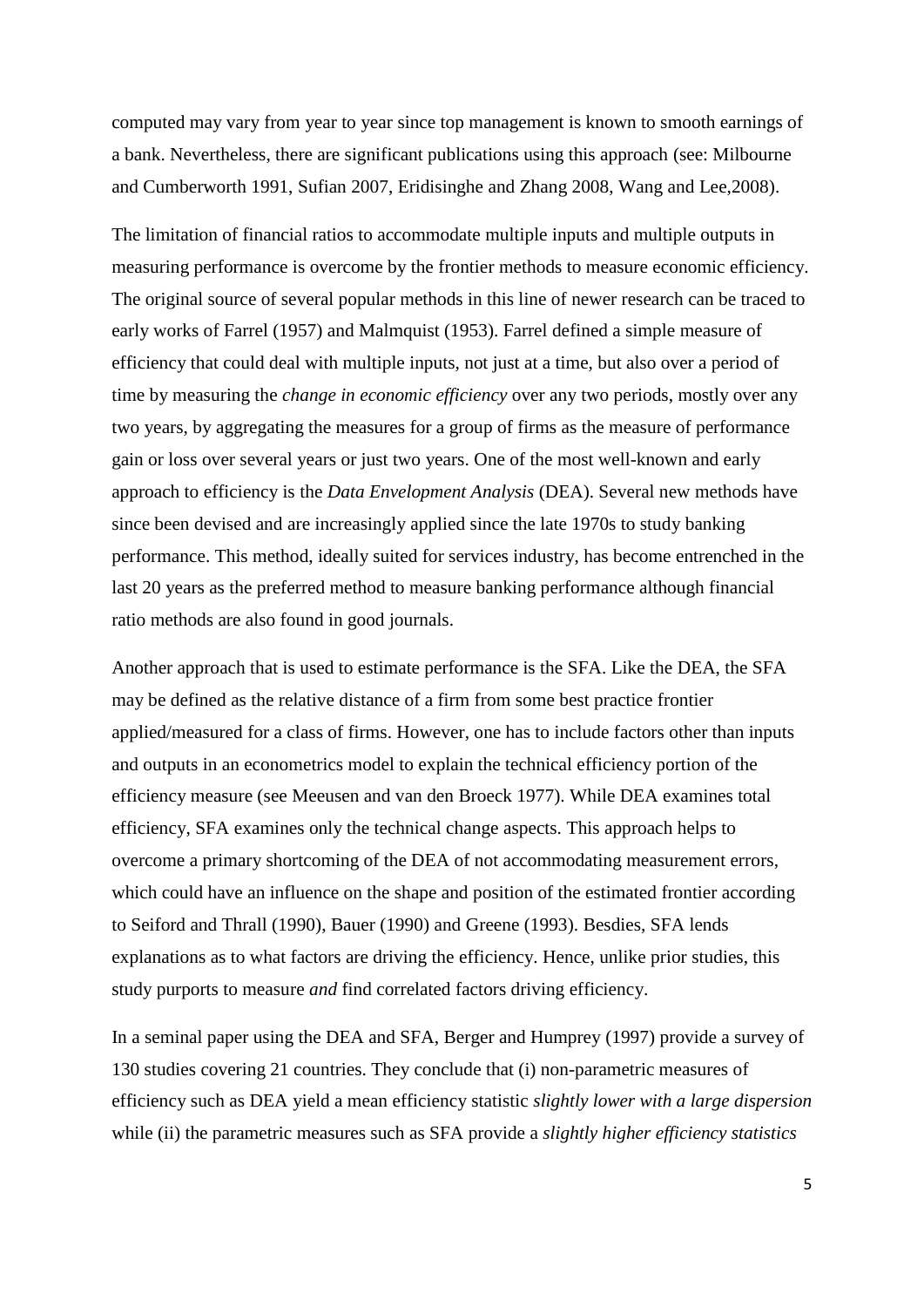*with lower dispersion*. For financial firms, the means in that study are respectively 0.72 and 0.84. For a reference to different concepts of efficiency, see Berger and Mester (1997). They concluded that, although different measures add some valuable information, profit efficiency measures are not positively correlated with cost efficiency measures and so suggested support as a reason that this may be due to different type of optimization measures.

Recent development in the application of frontier methodology shows that the frontier analysis not only can be applied to determine efficiency scores of a banking firm over a certain periods, but also it can be used to investigate the influence of contextual or environmental facors on the scores themselves. Liadaki and Gaganis (2010) applied the SFA analysis to examine the relationship between profit efficiency and stock prices of 171 banks in 15 countries, while Fried *et al*. (1993) evaluated the efficiency performance of the US credit unions. Maudos *et al.* (2002) examined several possible sources for the cost and efficiency differences among European banks by including factors such as size, market characteristics and specialization.

Thus, this quick review suggests that the Indonesian banks should be studied using both parametric and non-parametric methods since the validity of the findings is limited if only one method is applied to a period data. Further, it is important to also investigate for the first time the determinants or the sources of bank efficiency performance in a country study, such as this on Indonesia.

# **3. Data and Methodology**

# *3.1 Data*

The data used in this study relate to all public listed banks in the Indonesian Stock Exchange (BEI) as included in the BEI database. Annual financial statements were obtained from the BEI database. The data are deflated with relevant consumer price index (CPI): this is commonly done in frontier studies to ensure that performance is not due to inflationary effect on variables. The data relate to 18 commercial banks over 2004 and 2008. Table 1 presents a summary of descriptive statistics namely means and standard deviations of the input/output variables used. The crucial issue in this research is to choose the appropriate inputs and outputs variables to develop the efficiency models. There is still no universal agreement as to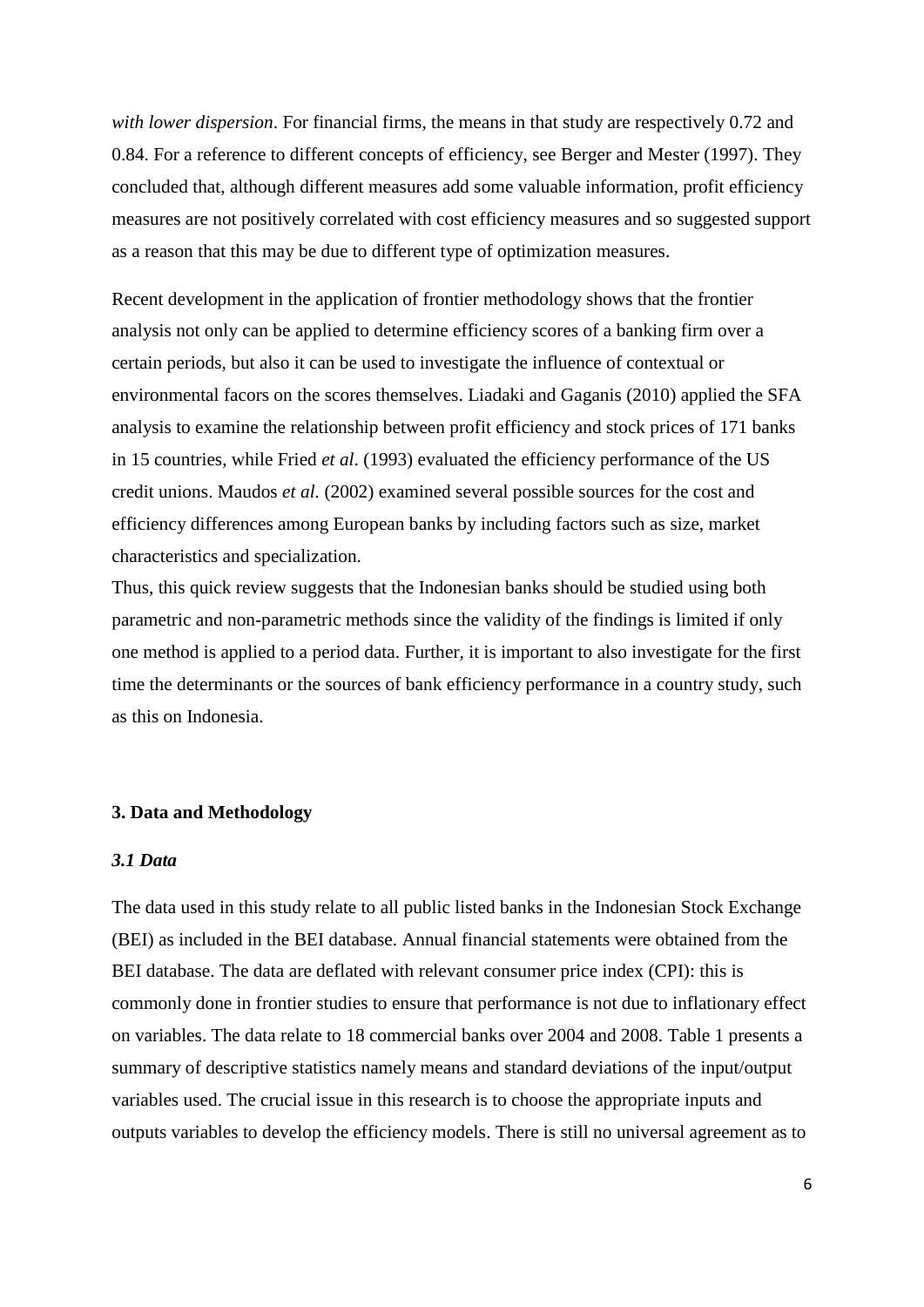the explicit definitions and measurement of a bank's inputs and outputs. In general, the definitions of input and output depend on a particular set of banking concepts. This study follows the commonly adopted *intermediation* approach (Sealey and Lindley 1977) for identifying and applying the models to banks.

|                              |                                   |           | Standard         |
|------------------------------|-----------------------------------|-----------|------------------|
| Variable                     | Description                       | Mean      | <b>Deviation</b> |
| Dependent variables:         |                                   |           |                  |
| Υ1                           | Total costs                       | 3,613,114 | 12,999,207       |
| Y2                           | Pre-tax profits                   | 8,085,847 | 2,783,274        |
| Outputs:                     |                                   |           |                  |
| <b>LOAN</b>                  | Loans                             | 3,607,999 | 3,825,999        |
| <b>OEA</b>                   | Other earning assets              | 2,431,464 | 3,825,999        |
| <b>NOII</b>                  | Non-interest income               | 99,020    | 142,821          |
| Inputs:                      |                                   |           |                  |
| <b>INTEXP</b>                | Interest expenses                 | 2,039,512 | 8,603,939        |
| <b>DEP</b>                   | Deposits                          | 6,303,793 | 8,797,956        |
| <b>NOIE</b>                  | Non-interest expenses             | 433,271   | 3,253,223        |
| Input prices:                |                                   |           |                  |
| Price of borrowed funds      | Interest expenses/total deposits  | 2.403     | 12.085           |
| Price of physical capital    | Non-interest expense/fixed assets | 1.162     | 4.514            |
| Price of labour              | Personnel expense/total assets    | 0.02      | 0.022            |
| <b>Explanatory variables</b> |                                   |           |                  |
| <b>SIZE</b>                  | Market capitalization             | 2,508,249 | 5,753,055        |
| <b>RISK</b>                  | Non-Performing Loans              | 3.97%     | 0.028            |

**Table 1: Variables and selected descriptive statistics, Indonesia**

As is the most common use in other studies, we choose outputs to mean loans, other earning assets, and non-interest income: and inputs are interest expense for capital, deposits and noninterest expenses. The figures are in million of local currency, IDR. For example, the banks had output factor *loan* of IDR 3,607,999 million. The dispersion of this factor across the banks is 3,825,999 million. The variables are converted to index, so the magnitude does not matter in our tests.

# *3.2 Test Models*

### *3.2.1 Data Envelopment Analysis*

This study employs two types of the DEA approaches. First, it applies the standard DEA approach to measure allocative and technical efficiency. Second, the Malmquist factor productivity measure identifies efficiency gain/loss. The model utilizes data as inputs and output quantities of a group of banks, the decision making units (DMUs), to construct a piece-wise frontier over the data points. This frontier is constructed by the solutions from a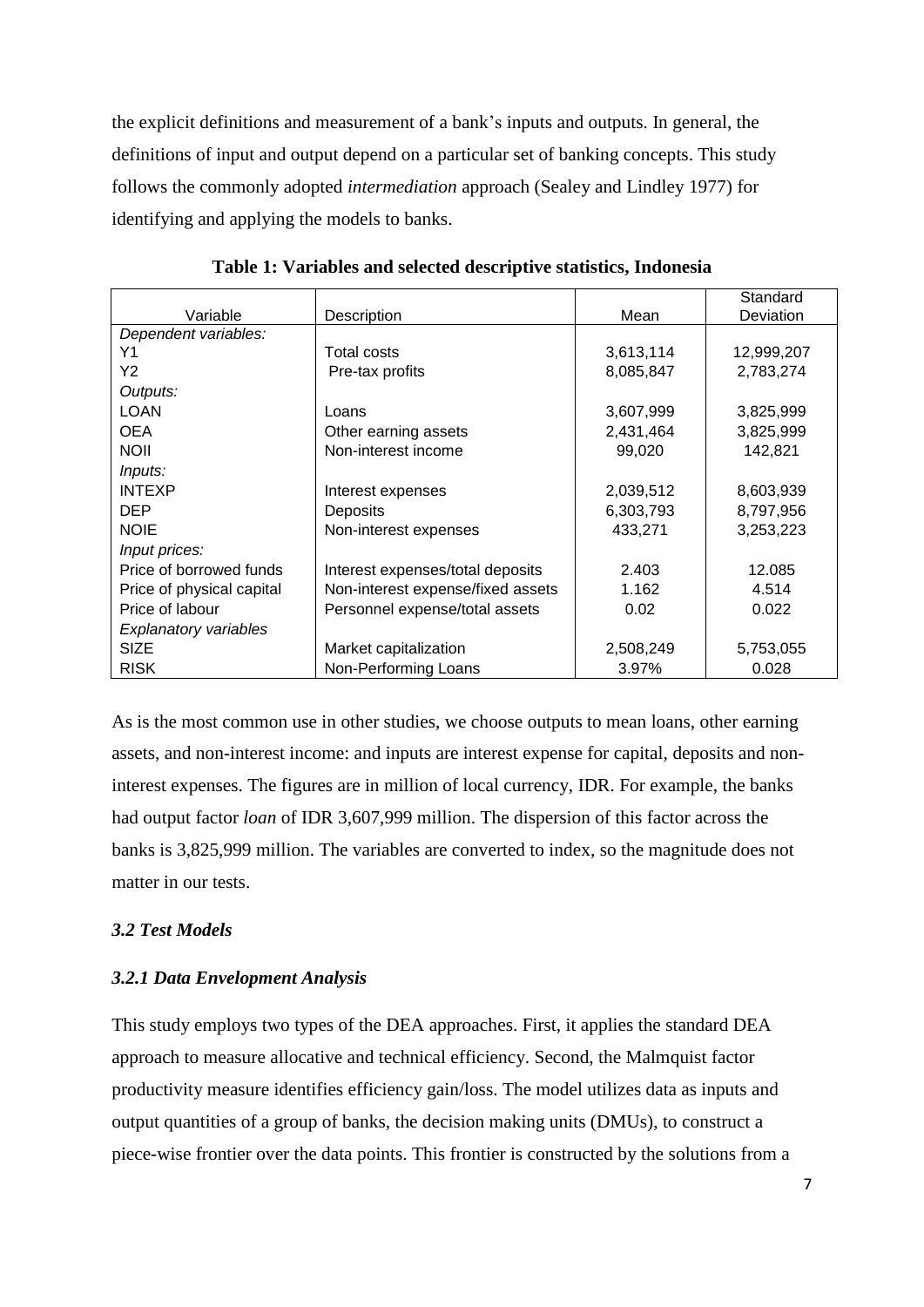sequence of linear programming problems, one for each bank over the time periods. Efficiency scores or measures are then estimated relative to this frontier, which corresponds to an efficient technology used by the firm. In addition, it allows efficiency to be estimated without having to stipulate either the structure of production function or the weights for the inputs and outputs used. Charnes *et al.* (1978) introduced the DEA constant return to scale (CRS) method.

CRS takes into account multiple inputs that are used in the production process to generate outputs and yields our measures of total factor productivity (TFP) a score including all factors of productions. The DEA input approach defines the frontier by seeking for the maximum possible reduction in input usage, with output held constant, *vice versa*. DEA can be estimated either as input-oriented or output-oriented index. The two results of both measures give the same technical efficiency scores when constant returns to scale is assumed. In this paper, an input-oriented measure using CRS is assumed because the DMUs want to minimize their inputs to achieve given outputs using production function. DEA measures are obtained by introducing a ratio of *M* outputs over *N* inputs, as follows:

$$
\begin{aligned}\n\text{Max}_{x,y} \qquad & \left( \mathbf{y}' \mathbf{q}_i / \mathbf{x}' \mathbf{p}_i \right) \\
\text{Subject to} \qquad & \mathbf{y}' \mathbf{q}_j / \mathbf{x}' \mathbf{p}_j \le 1, \quad j = 1, 2, \dots, I, \\
& \mathbf{y}, \mathbf{x} \ge 0\n\end{aligned} \tag{1}
$$

where **y** represents an  $M \times 1$  vector of output weights and **x** represents an  $N \times 1$  vector of inputs weights. The  $N \times 1$  input matrix, **P**, *and* the  $M \times 1$  output matrix, **Q**, represent the data for all *I* DMUs.

# *Malmquist total factor productivity index*

Total factor productivity (TFP) index is the ratio of the weighted aggregate output to a weighted aggregate input quantity index. TFP growth is the geometric mean of Malmquist TFP indices that can be decomposed in to two output-based measures: one index uses period *t* technology and the other period *t+1* technology (Coelli 2005). The Malmquist indices are defined using distance functions. This approach is arguably superior in identifying the net gain in efficiency after input adjustments by the DMU. TFP is measured in two stages. The Malmquist index of total factor productivity change (TFPCH) over period t and t+1 is the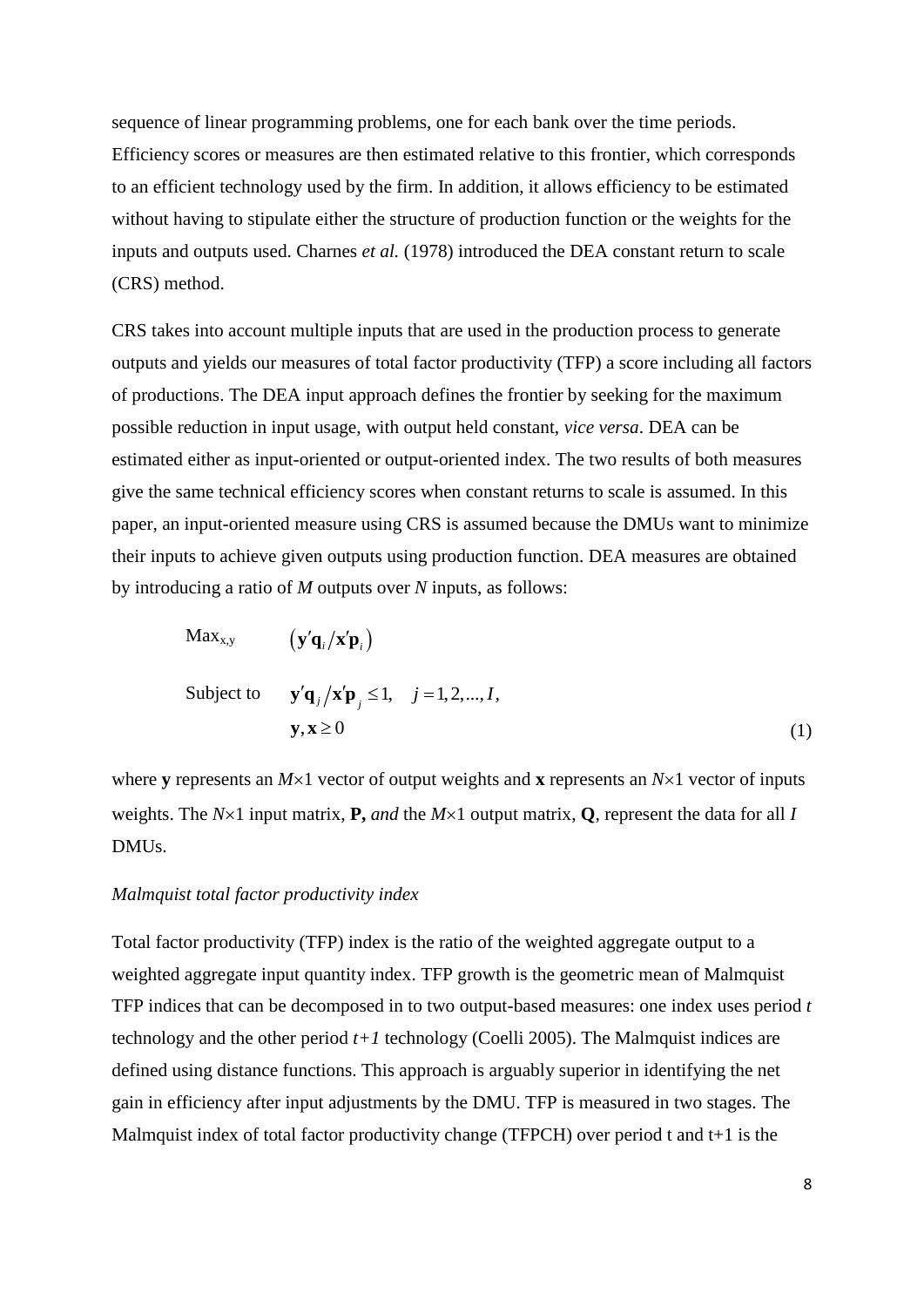product of technical efficiency change (EFFCH) and technological change (TECHCH) as follows:

$$
TFPCH = EFFCH \times TECHCH \tag{2}
$$

Following Fare *et al*. (1994), the Malmquist productivity change index, therefore, can be written as involving the two indices:

written as involving the two indices:  
\n
$$
m_0(y_t, x_t, y_{t+1}, x_{t+1}) = \frac{d_0^{t+1}(y_{t+1}, x_{t+1})}{d_0^t(y_t, x_t)} \left[ \frac{d_0^t(y_{t+1}, x_{t+1})}{d_0^{t+1}(y_{t+1}, x_{t+1})} \times \frac{d_0^t(y_t, x_t)}{d_0^t(y_t, x_t)} \right]^{1/2}
$$
\n(3)

where, *y* and *x* are outputs and inputs across time *t* to  $t+1$ . The Malmquist indices are computed in this study relative to previous periods over the test window. The technical efficiency change measures the change in efficiency between period *t* and *t+1*, while the technical change captures the shifts in the technology applied over time by a DMU. A value greater than one (less than one) in both cases indicates growth (or decline) in productivity: that is positive (or negative) factor performance.

### *3.2.2 Stochastic Frontier Analysis*

After estimating the cost and profit efficiency of the banks, we also examine possible factors that influence both estimates. This has *not yet* been done for Indonesian banks. Some studies have used size as a factor that influences efficiency scores. For example, Pitt and Lee (1981), Megistae (1996), and Brada, King and Ying Ma (1997) found that firm size has a positive relationship with technical efficiency. On the other hand, studies by Chen and Tang (1987), Hill and Kalirajan (1993) found no relationship between size and technical efficiency. In addition, a study by Moudos *et al.* (2002) indicate that bank size influences cost and profit efficiency. In addition to DEA, this study thus able to use the SFA methodology to estimate cost and profit efficiency of the banks.

### *3.2.2.1 Cost efficiency*

The cost efficiency model employed in this study is the one by Battese and Coelli (1985) which permits estimation of efficiency in a single stage. For more details on the SFA methodology, see for example: Battese and Corra 1977, Battese and Coelli 1993, and Coelli *et al*., 1998).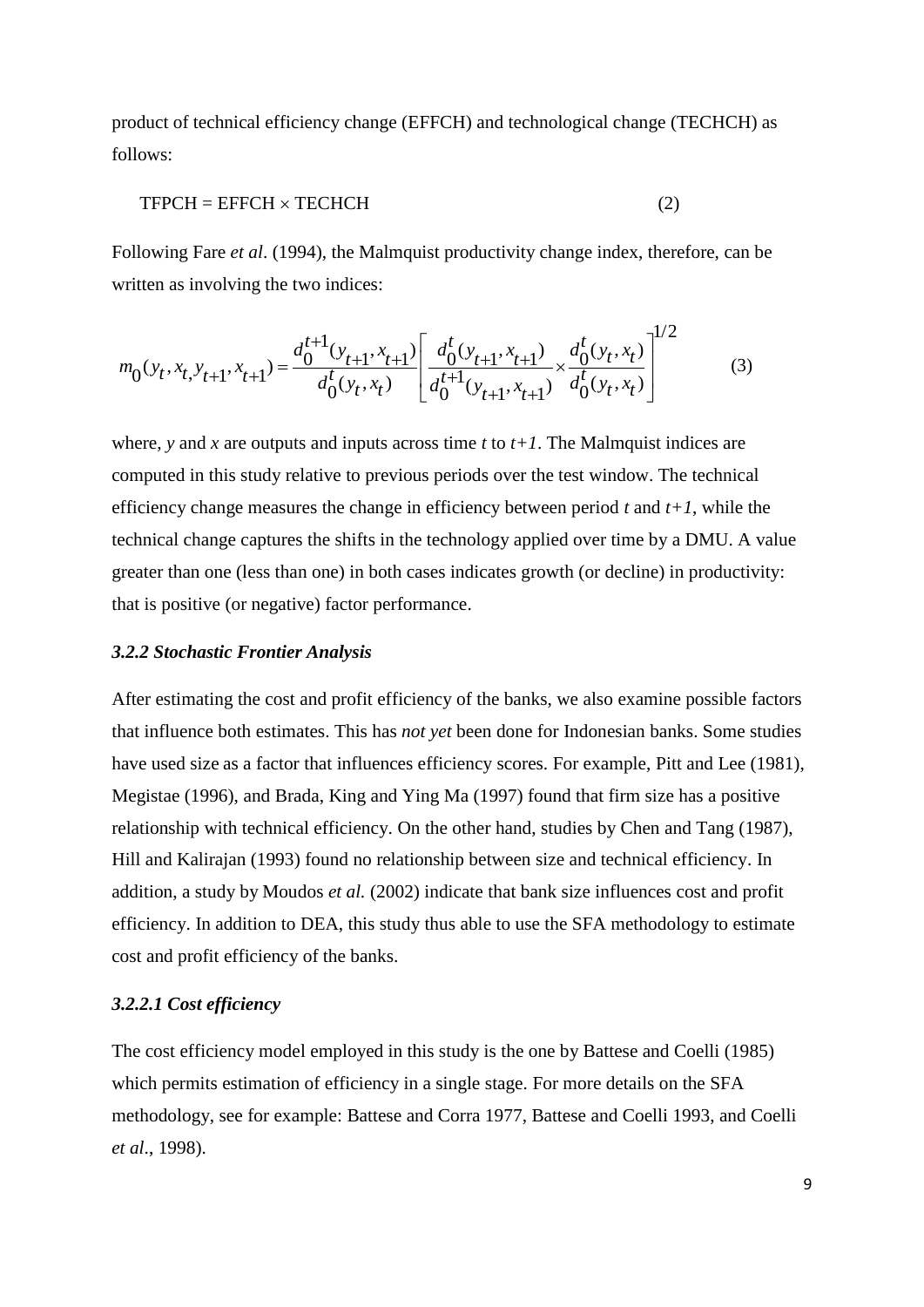The general form of cost efficiency can be written as:

$$
C_{it} = (q_{it}, p_{it}, \beta) + (U_{it} + V_{it}) \quad i = 1, 2, ..., N; t = 1, 2, ..., T
$$
 (4)

 $C_{it}$  represents the costs (expenses) of the i-th firm in the t-th period,  $q_{it}$  is vector prices of variable inputs,  $p_{it}$  is vector of quantity of variable outputs,  $V_{it}$  is random error, while  $U_{it}$  is inefficiency.

Following Liadaki and Gaganis (2009), the specific form of cost function use in this study is written as follows:

$$
Ln \frac{TC}{P_3} = \beta_0 + \beta_1 \ln(Q_1) + \beta_2 \ln(Q_2) + \beta_3 \ln(Q_3) + \beta_4 \ln(\frac{P_1}{P_3}) + \beta_5 \ln(\frac{P_2}{P_3}) + \beta_6 \frac{1}{2} [\ln(Q_1)]^2 + \beta_7 \ln(Q_1) \ln(Q_2) + \beta_8 \ln(Q_1) \ln(Q_3)
$$
  
+  $\beta_9 \frac{1}{2} [\ln(Q_2)]^2 + \beta_{10} \ln(Q_2) \ln(Q_3) + \beta_{11} \frac{1}{2} [\ln(Q_3)]^2 + \beta_{12} \frac{1}{2} [\ln(\frac{P_1}{P_3})]^2 + \beta_{13} \ln(\frac{P_1}{P_3}) \ln(\frac{P_2}{P_3}) + \beta_{14} \frac{1}{2} [\ln(\frac{P_2}{P_3})]^2 + \beta_{15} \ln(Q_1) \ln(\frac{P_1}{P_3})$   
+  $\beta_{16} \ln(Q_1) \ln(\frac{P_2}{P_3}) + \beta_{17} \ln(Q_2) \ln(\frac{P_1}{P_3}) + \beta_{18} \ln(Q_2) \ln(\frac{P_2}{P_3}) + \beta_{19} \ln(Q_3) \ln(\frac{P_1}{P_3}) + \beta_{20} \ln(Q_3) \ln(\frac{P_2}{P_3}) + \beta_{21} D_1 + \beta_{22} D_2 + (V_{11} + U_{11})$   
(5)

where TC is defined as the total costs;  $P_i$  is the vector of input prices;  $Q_i$  is a vector of variable outputs; and  $D_i$  is a vector of fixed netputs. This model is estimated using maximum likelihood estimation.

This study also follows the Battese and Coelli's (1995) representation for technical inefficiency effects in the stochastic frontier production function using panel data. Therefore, the model for the technical inefficiency effects for this study is written as:

$$
u_{it} = \delta_0 + \delta_1 \text{Size}_{it} + \delta_2 \text{CreditRisk}_{it} + W_{it}
$$
 (6)

where : *Size*<sub>it</sub> represents the market capitalization the bank  $i-th$  at the  $t-th$ year of observation.

> *Risk<sub>it</sub>* represents the non-performing loan of the bank  $i-th$  in the  $t-th$  year of observation

### *3.2.2.2 Profit efficiency*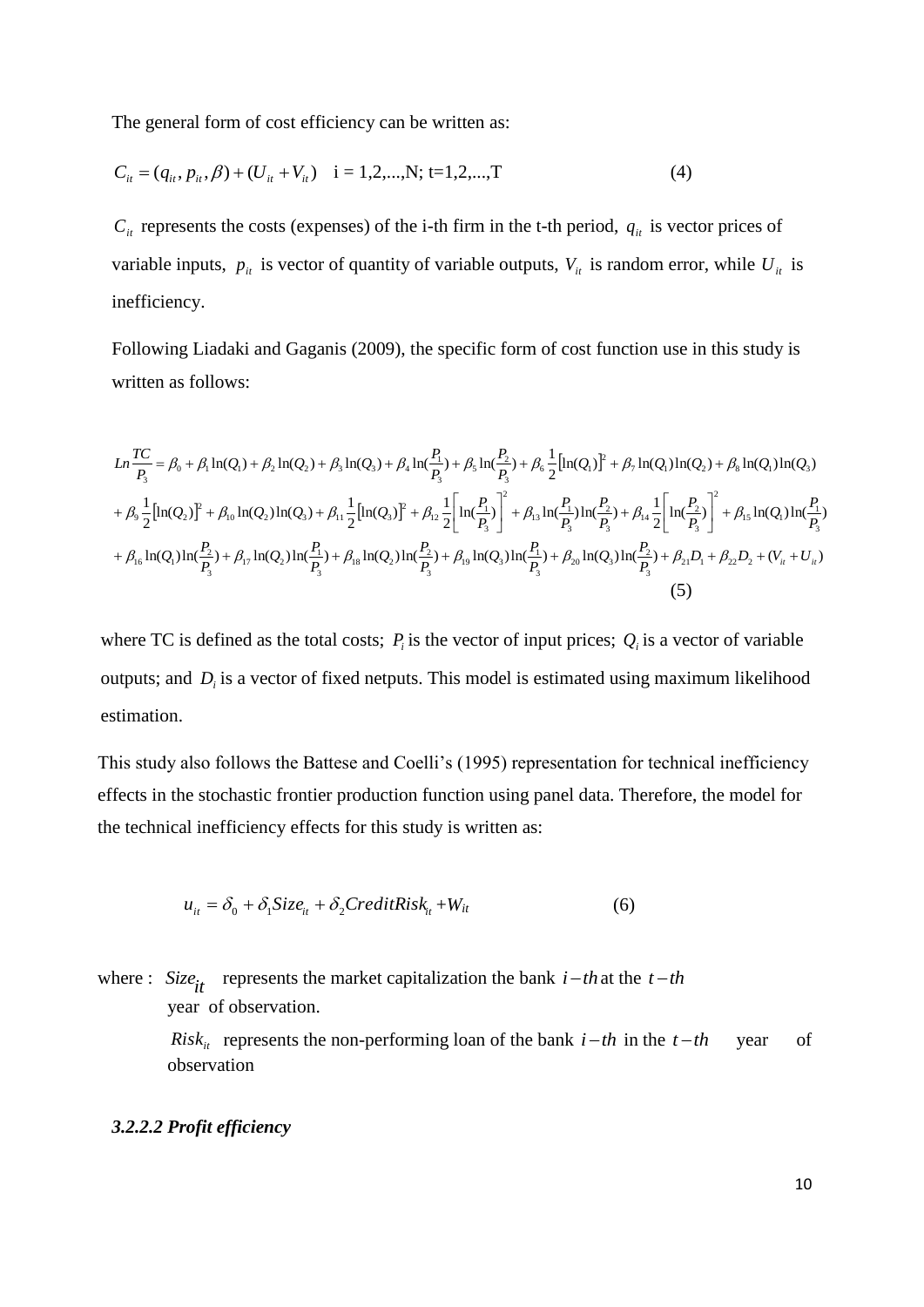Following Humprey and Pulley (1997), profit efficiency is defined as how close a firm is to generating maximum possible outputs given a particular level of input and output prices. It is the ratio of predicted maximum profit which could be earned if a firm was as efficient as the best practice firm after adjusting for random error. The value is bounded between 0 and 1. The higher the profit efficiency score is, the more profit efficient the firm will be. If the score is 1, it means the most profit efficient firm. The general form of profit function can be written as:

$$
P_{it} = f(q_{it}, p_{it}; \beta) + (V_{it} - U_{it})
$$
  
\n
$$
i = 1, 2, ..., N; t = 1, 2, ..., T
$$
 (7)

 $P_{it}$  is the profit before tax of the i-th firm in the t-th period,  $q_{it}$  represents the vector of output quantities of the i-th firm in the t-th period;  $p_{it}$  is vector of quantity of variable outputs of the i-th firm in the t-th period. To develop a profit efficiency mode for this study we replaced total cost (TC) in the cost efficiency model with pre-tax profit, while the inputs prices and outputs remain the same.

### **4. Findings**

### *4.1 Efficiency Estimates*

In this section, we present our findings, and provide a discussion of banking performance over the test period. We calculated efficiency values with the objective of estimating input usage efficiency (input orientation) and returns to scale (increasing or decreasing returns to scale). Malmquist indices provide the components of total factor productivity as being made up of technical efficiency and efficiency change. A mean value more than one indicates improvement in performance, while a value less than one indicates a inefficiency. The indices can be decomposed into technological change, interpreted as efficiency due from banks adopting newer ways of doing things thus causing a frontier shift; and efficiency change, which is due to management's effort to secure higher efficiency (catch-up). The efficiency change or catching-up effect is further decomposed into pure and scale efficiency changes to identify the main sources of improvements/deteriorations in management performance of banks. Table 2 presents the efficiency estimates from DEA efficiency measures and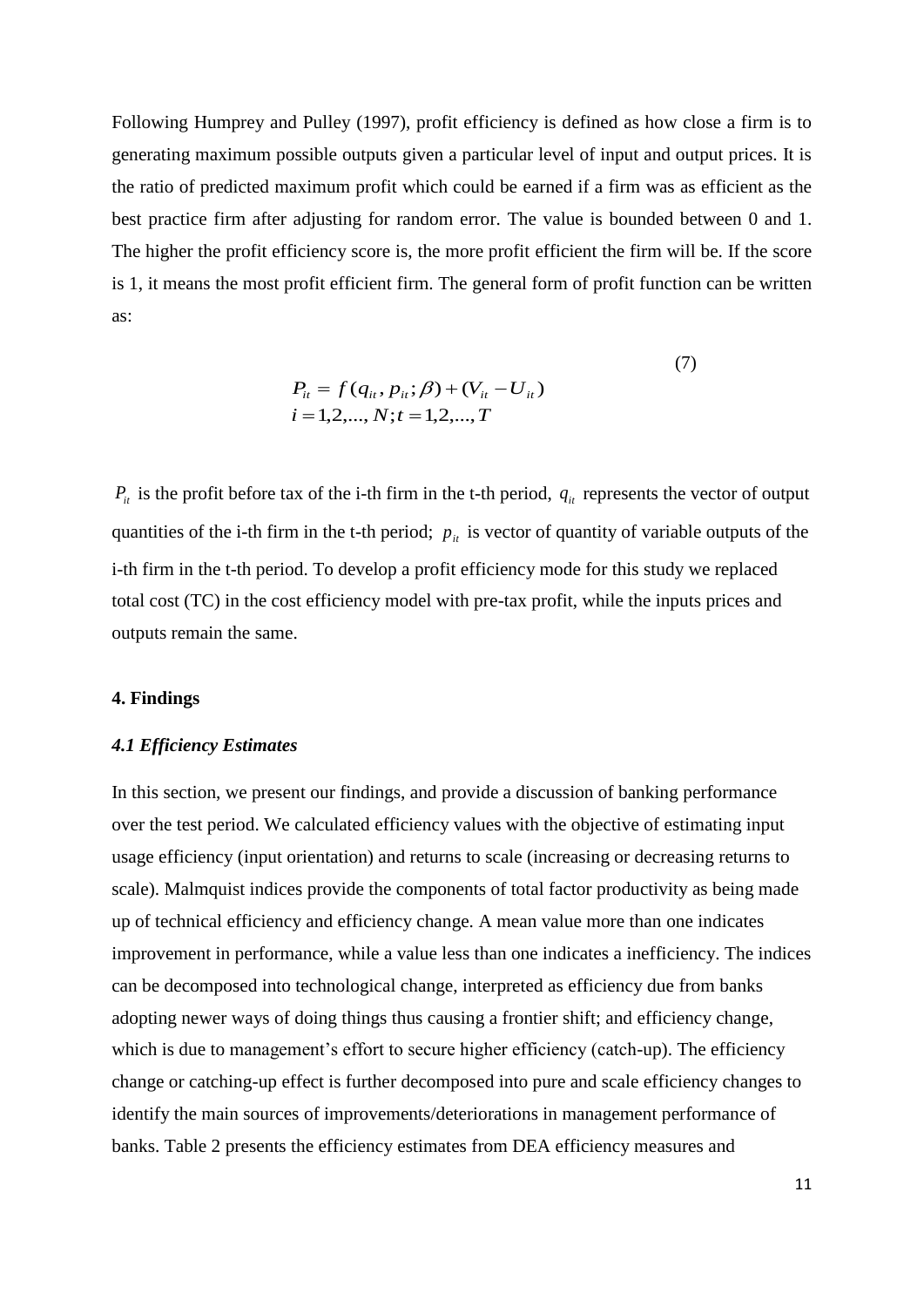Malmquist productivity indices. By decomposing the results (TFP) into its components, we are able to make further conclusions about the efficiency performance.

| Year          | efficiency change | technological change | <b>Malmquist index of total</b> |
|---------------|-------------------|----------------------|---------------------------------|
|               | (catch-up)        | (frontier shift)     | factor productivity change      |
| 2004 - 2005   | 1.054             | 1.039                | 1.095                           |
| $2005 - 2006$ | 0.976             | 0.893                | 0.872                           |
| $2006 - 2007$ | 0.964             | 0.985                | 0.950                           |
| 2007 - 2008   | 1.040             | 0.970                | 1.008                           |
| mean          | 1.008             | 0.970                | 0.978                           |

**Table 2: Results of the data envelopment analysis using Malmquist productivity indices**

The average score of 0.978 is almost close to 1.00 which means that, compared to significant declines therefore inefficiency during periods of economic crisis (Can and Ariff, 2009), there is improvement, though not yet as positive TFP gains by banks operating in the region of increasing returns to scale. However, in this period, the average score still falls short of any TFP gains expected. These statistics indicate that all banks in the sample experienced productivity decline of 2.2 percent. The scores in periods 2004-05 and 2007-08 suggests that there are gains in efficiency whereas the inefficiency in the other two periods has led to an overall 2.2 percent loss of efficiency.

As to the source for this, we find the result is driven by negative shift of the frontier in two periods and the most recent period prior perhaps due to the onset of the World Financial Crisis in 2008-09. It indicates that the TFP decline as being entirely due to negative technical change although there is a small improvement in catching-up to the average frontier or management efficiency. This means that the decline may be due to lack of investment in newer technology over this specific period. The test period is a period of adjustment by banks to the very high interest rate because of high inflation and exchange rate volatility: interest rates have declined in 2008-10 so capital is available at cheaper cost since 2007 with inflation having fallen. Further, the post 1999-2001 impact of world slowdown and political unrest in Indonesia did not provide any attraction for further investments in the banking sector, which placed a drain of capital sources.

Table 3 is a summary of results on different components of efficiency measures. The reader will note performance statistics on: technical efficiency (TE); allocative efficiency (AE); and overall efficiency (OE). The mean score of overall efficiency, technical efficiency and

12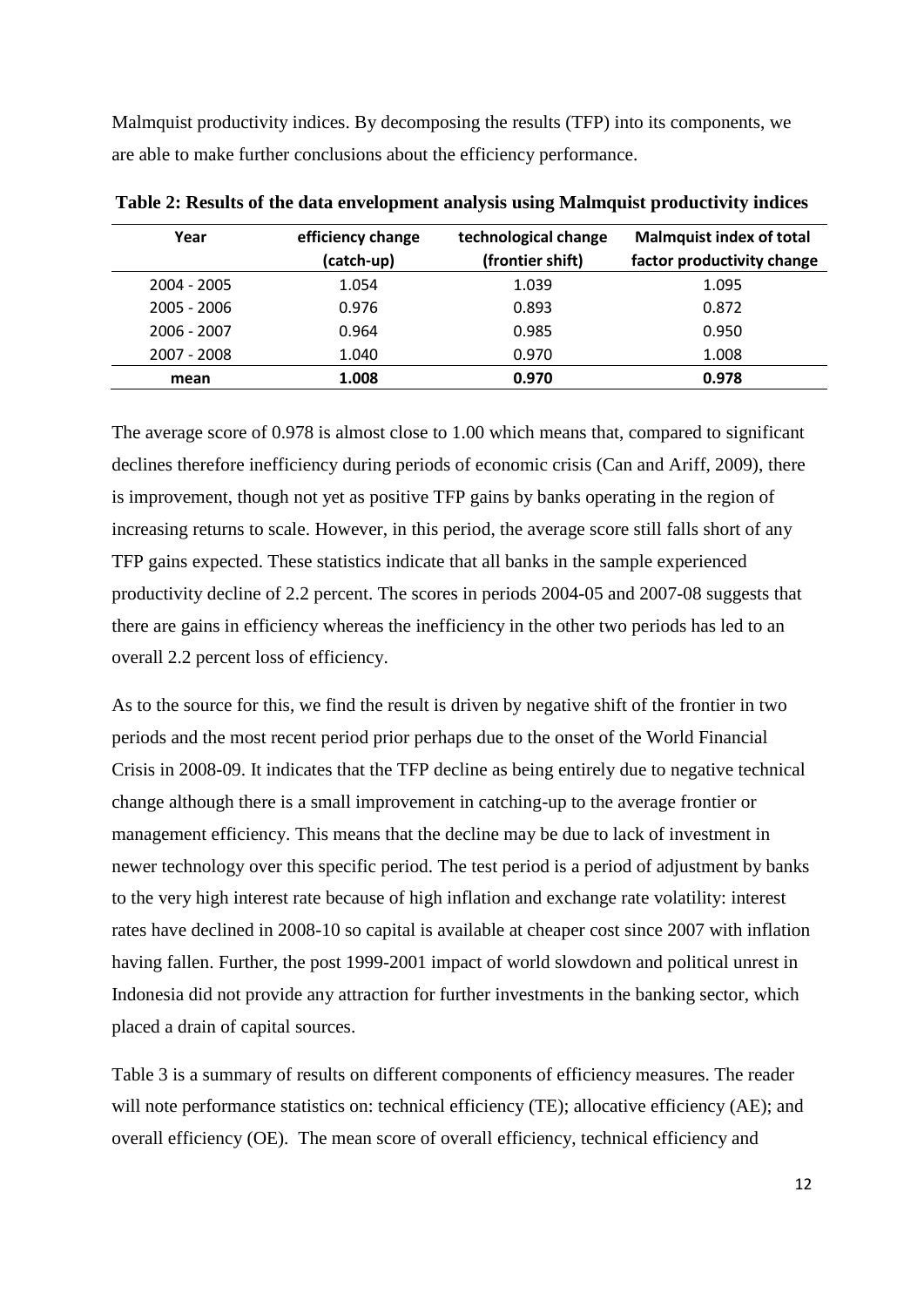allocative efficiency are 0.918, 0.979, and 0.939 respectively. These figures indicate the mean value of allocative efficiency is lower than that of technical efficiency (TE).

| <b>Bank</b>          | <b>OE</b> | <b>TE</b> | AE    |
|----------------------|-----------|-----------|-------|
| 1                    | 0.931     | 0.940     | 0.990 |
| $\overline{2}$       | 1.000     | 1.000     | 1.000 |
| 3                    | 0.717     | 1.000     | 0.717 |
| 4                    | 1.000     | 1.000     | 1.000 |
| 5                    | 0.820     | 1.000     | 0.820 |
| 6                    | 1.000     | 1.000     | 1.000 |
| 7                    | 0.865     | 0.867     | 0.997 |
| 8                    | 0.601     | 1.000     | 0.601 |
| 9                    | 1.000     | 1.000     | 1.000 |
| 10                   | 0.818     | 1.000     | 0.818 |
| 11                   | 0.900     | 0.903     | 0.997 |
| 12                   | 1.000     | 1.000     | 1.000 |
| 13                   | 1.000     | 1.000     | 1.000 |
| 14                   | 1.000     | 1.000     | 1.000 |
| 15                   | 1.000     | 1.000     | 1.000 |
| 16                   | 1.000     | 1.000     | 1.000 |
| 17                   | 0.879     | 0.909     | 0.967 |
| 18                   | 1.000     | 1.000     | 1.000 |
| Mean                 | 0.918     | 0.979     | 0.939 |
| <b>Std Deviation</b> | 0.117     | 0.043     | 0.119 |

**Table 3: Overall efficiency, technical efficiency and allocative efficiency**

That is usually interpreted as meaning the banks experienced *decreasing returns to scale*, which is a decline in productivity. This also means that the banks are using more input resources than is needed to produce the current output levels efficiently. That is, bank management needs to decrease input usage and change the scale of production to be able to improve their overall efficiency performances. (Cost efficiency to be reported later also examines this aspect.)

The overall efficiency in the technological aspect of efficiency is down over the period by 8.12 percent (1-0.918), a result consistent with what is reported in Table 2. The technical efficiency is down by 2.1 percent (1-0.979) due also to the lack of top management using more resources for the level of production or due to lack of sufficient investment to adopt newer technology or both.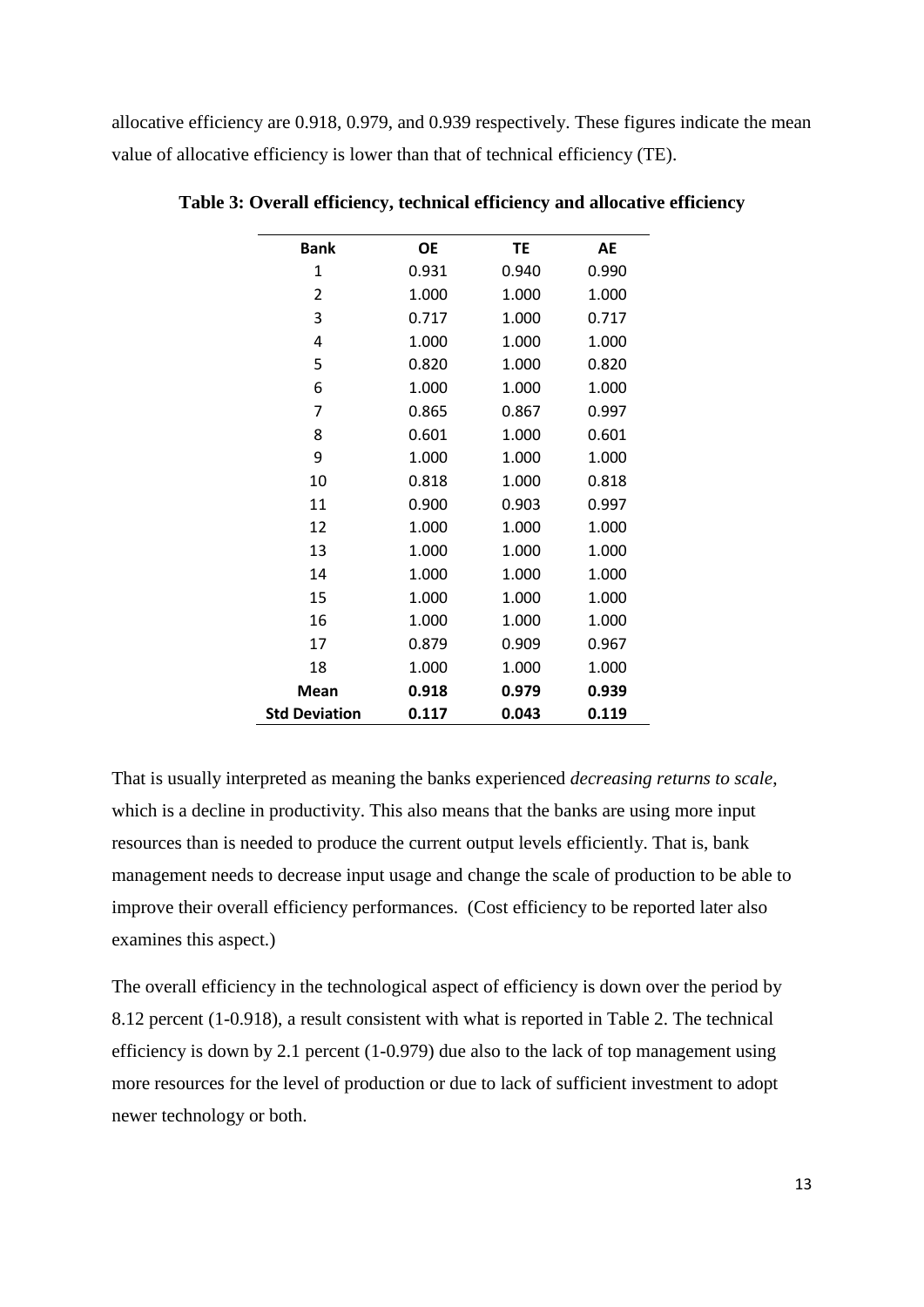# *4.2 Cost and Profit Efficiency*

The mean cost and profit efficiency measures are reported in Table 4. The overall mean cost efficiency is 1.784, while that of profit efficiency is 0.753. This means that the average banks could reduce its costs by 78.4 percent to improve its profits by 24.7 percent to match its performance to the level of the most efficient bank in the test: of course such an achievement for all banks may not be feasible, but it is an average figure. This finding confirms the earlier findings of previous studies of Bos and Kool (2005) for Netherlands. They also found that, in general, banks experienced higher profit efficiency than cost efficiency. Based on the study of small cooperative Dutch banks, they found that the banks needed to improve cost efficiency by 39.3 percent, compared to 8.7 percent room for improving their profit efficiency. Hence, compared to the scores in a developed banking system, the Indonesian banking efficiency is lot worse, in fact about twice as bad as in that case.

In contrast, most previous studies found that average profit estimates are lower than those of cost efficiency. See for example, Berger and Mester (1997), Moudos *et al*. (2002), and Yildirim and Philippatos (2007). These studies found 0.860 and 0.539; 0.865 and 0.545; 0.770 and 0.626 of cost and profit efficiency respectively across many countries/regions. Reading the results of tables 2 and 3, our new finding is point to poor control of bank management on costs relative to the search for profits.

### *4.3 Determinants of Cost and Profit Efficiency*

The productivity index values are used to examine the sources of the cost and profit inefficiency performance of banks. This section reports *new* findings using the scores on technical efficiency and their relationship to specific banking variables. The maximum likelihood estimation of the parameters in the Cobb-Douglas equation and the translog stochastic frontier production function are used to obtain the results using the software package FRONTIER Version 4.1c (Coelli 1996).

The maximum likelihood method is applied to estimate the parameters of the model and the prediction of the technical efficiencies of the banks. The inefficiency effects in the input use are modelled in terms of three output variables: loans (output 1), other earning assets (2), and interest income (3) in a given year. The three production inputs are: deposits (input 1), interest expenses (2) and non-interest expenses (3). The factors specified as potential sources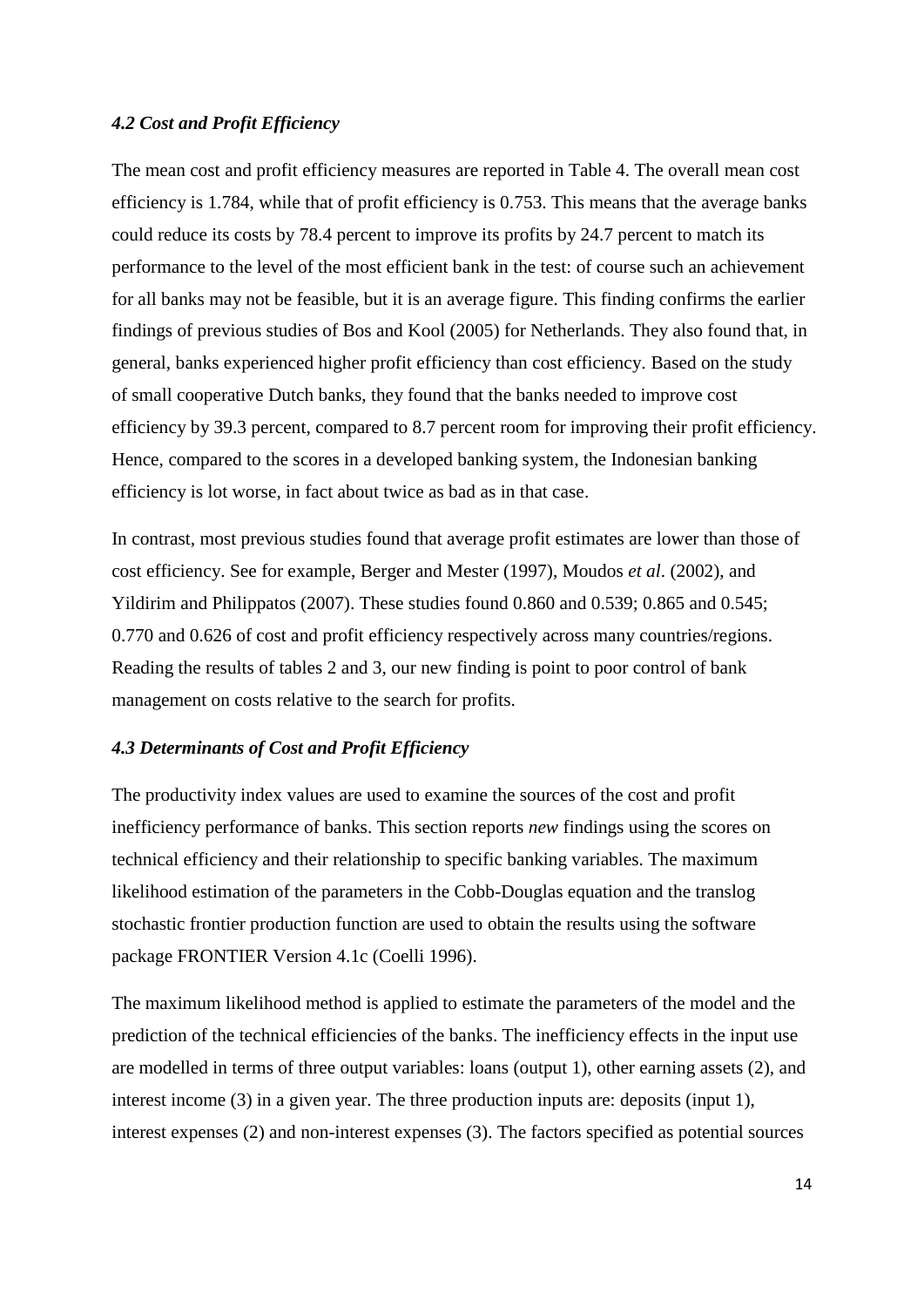of performance are: size (proxy for the value of market capitalization), and banking risk (nonperforming loans). The likelihood ratio (LR) test is used to test the null hypotheses that the cost inefficiency effects do not exist in the model and that cost inefficiency does not depend on the bank-specific variables.

The first test result reported in Table 4 is on the null hypothesis that inefficiency effects are not stochastic. The LR test for the first null is accepted for cost efficiency, and is rejected for profit efficiency estimate. It means that the Cobb-Douglas functional form is preferred to the translog form for estimating cost efficiency. The second null hypothesis specifies that the inefficiency effect is absent. This null hypothesis is strongly rejected at 0.05 probability level of significance for both cost and profit efficiency. This suggests that there is technical inefficiency.

**Table 4: Generalized Likelihood-Ratio tests of null hypothesis for parameters in the Translog Stochastic Frontier for cost and profit efficiency**

| <b>Null Hypotheses, Ho</b>                                                | <b>Cost Efficiency</b> | <b>Profit Efficiency</b> | <b>Critical Value*</b> |
|---------------------------------------------------------------------------|------------------------|--------------------------|------------------------|
| $H_0: \gamma = 0$                                                         | 0.48                   | $24.57*$                 | 14.07                  |
| $H_0: \gamma = \delta_0 = \delta_1 = \delta_2 = 0$<br>Variance Parameters | $23.32*$               | $286.7*$                 | 8.76                   |
| $\hat{\nu}$                                                               | 0.999                  | 0.969                    |                        |

\*Critical values are obtained from the appropriate chi-square distribution, except for the test of hypotheses involving  $\gamma = 0$ . (*Kodde and Palm, (1986)*.

The estimate for the variance parameter  $\gamma$  is close to one, which indicates that the inefficiency effects are likely to be highly significant in the analysis of cost and profit

efficiency of Indonesian banks.

Table 5 reports the estimation results of the cost and profit efficiency estimation and the influence of banks' size and risk on both cost and profit inefficiency. These statistics show that both size and risk affect a bank's cost and profit efficiency negatively. However, the influence is not statistically significant. So, the results indicate that that both size and risk of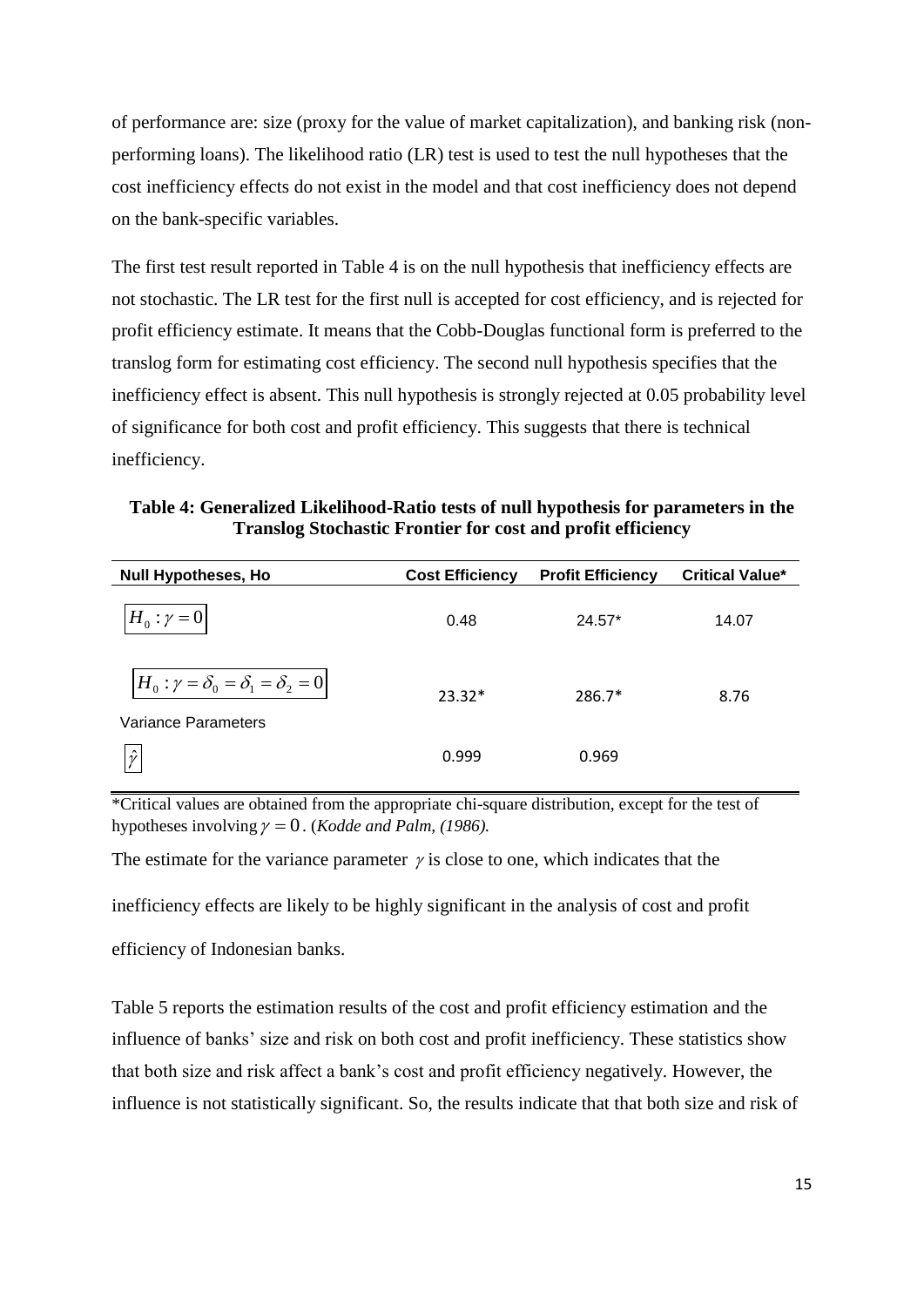the banks have no significant influence on cost inefficiency estimates although the results are as per those observed in other countries in direction.

| Variable    | <b>Cost Efficiency</b> | <b>Profit Efficiency</b> |
|-------------|------------------------|--------------------------|
| Mean        | 1.784                  | 0.753                    |
| Constant    | $-0.149$               | $-0.887$                 |
|             | $(-0.152)$             | $(-0.589)$               |
| <b>Size</b> | $-0.001$               | $-0.157$                 |
|             | $(-1.442)$             | $(-12.353)$ ***          |
| <b>Risk</b> | 0.034                  | $-2.473$                 |
|             | (0.191)                | $(-5.045)$ ***           |

**Table 5: The determinants of cost and profit efficiency**

Note: Note 1: Estimated t-values are given in parentheses to three significant digits. Values that exceed the critical value in the table are significant at  $.01$ (\*\*\*) probability levels.

In contrast, both factors have a statistically significant and negative influence on profit inefficiency. This implies that increasing market capitalization and non-performing loans will decrease profit efficiency.

# **5. Conclusion**

This study started with the aim of estimating a set of comprehensive efficiency performance scores and to identify factors correlated with cost and profit efficiency of Indonesian listed banks over a recent yet studied period. The recent period has seen some uncertainties and pointed reforms in banking sector, which should help garner gains by changing its historically poor efficiency performance. We use all the listed banks in the Indonesian stock exchange: the assets controlled by these banks account for 80 per cent of banking assets. We modelled bank efficiency using both non-parametric *and* parametric approaches, in addition to using a model to identify two determinants of performance so far unknown about this banking market.

Our findings suggest that the banks experienced productivity growth in two contiguous periods and declines in two other contiguous periods, one of which coincided with the global financial crisis. For example in 2007-08, there was a total productivity growth of +0.8 percent after two years of declines. The average decline is -2.2 percent during the test period. However, compared to scores reported for crisis periods in several countries including this country in prior studies for periods before 2002, this period registered productivity change very close to the borderline of efficiency at 1.00. The actual number is 0.978, which suggests the period average decline of -2.2 percent. This decline is mainly driven by negative shifts of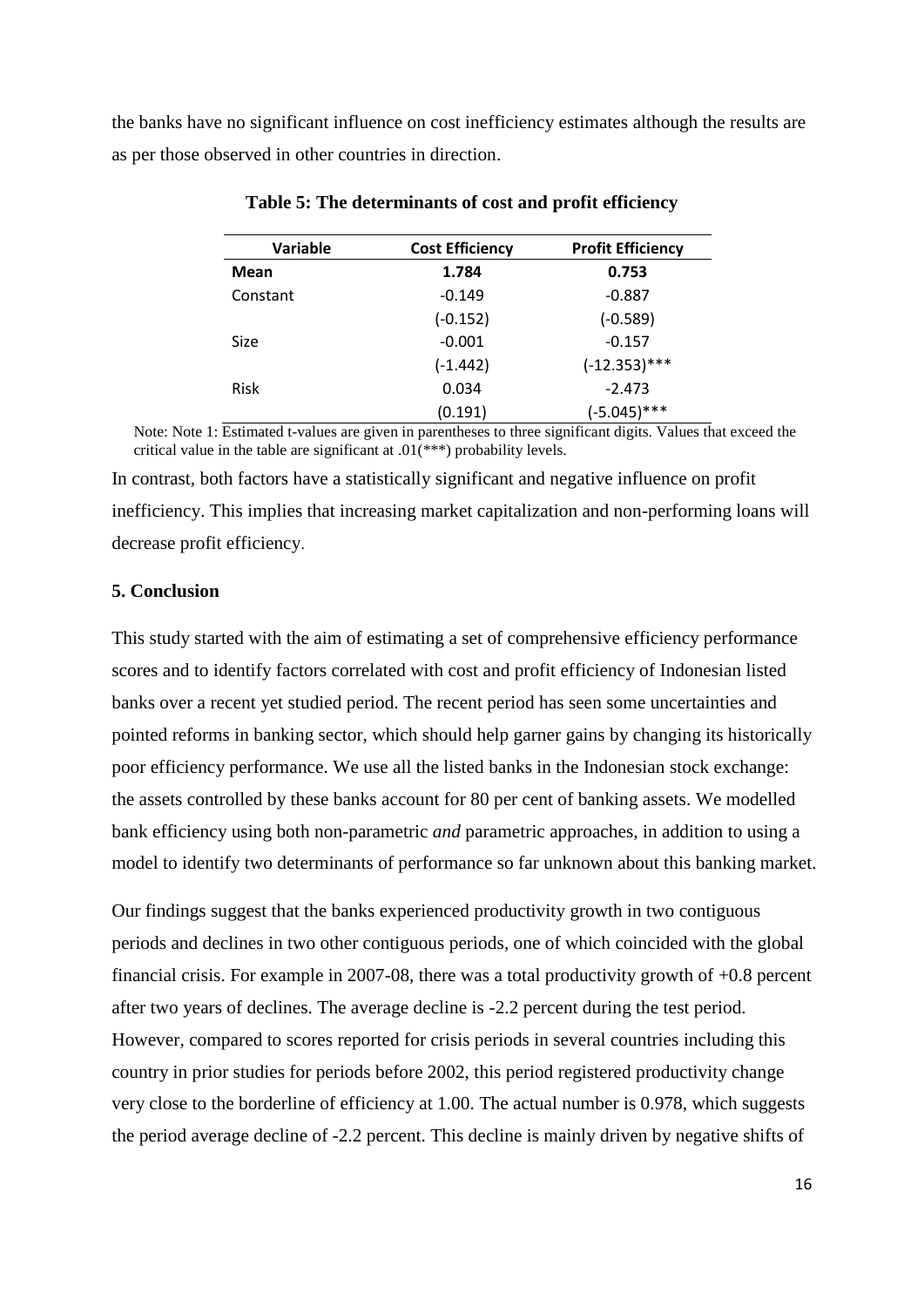the technical frontier in two periods, although there is a slight improvement in managerial efficiency over the entire period by 0.8 per cent. We explain that this is due to the lack of capital to obtain newer technology because, during this period up about 2006, inflation was high so interest cost was higher and foreign investments declined.

Our results suggest a new finding on bank's overall, technical and allocative efficiency. It indicates that the mean score of overall efficiency, technical efficiency and allocative efficiency are 0.918, 0.979, and 0.939 respectively: these numbers have not been reported before for Indonesia so no comparison can be made. These numbers appear to be in line with numbers reported for other countries. It implies that the banking sector has yet crossed the barrier from inefficiency to efficiency. The mean cost efficiency is 1.78 while that of profit efficiency is 0.75. This means that the average banks could reduce it costs by 78 per cent and improve it profits by 25 per cent to match performance with one of the most efficient bank. It is an indicative number, although such a feat is not possible for all banks to catch up with the best practice. Other statistics from other countries suggest that cost control by management is critical because this is about twice as low as in other economies.

An interesting new result relate to factors influencing cost and profit efficiencies. Both bank size and bank credit risk (non-performing loans) negatively affect cost and profit efficiencies. It is a long-running explanation that Indonesian banking practices appear to have poor credit risk assessment mainly because of the capture of banks by real sector conglomerates However, the influence is not statistically significant in the case of cost inefficiency. But, both factors have statistically significant and negative influence on profit inefficiency. This study does not include banks not listed on the share market, so the findings are not generalisable to all banks. However, banks included in this study account for 80 percent of the total assets of all the banks, hence, the findings has validity for the sector.

### **References**

Aigner, Dennis, Lovell, Knox, and Shmidt, Peter. 1997. Formulation and Estimation of Stochastic Frontier Production Function Models. *Journal of Econometrics* 6: 21-37.

Battese, G. E and Coelli, T.J. 1985. A Model for Technical Inefficiency Effects in a Stochastic Frontier Production Function for Panel Data. *Empirical Economics* 20: 325-332.

Battese, G.E., and Coelli, T.J. 1992. Frontier Production Functions, Technical Efficiency and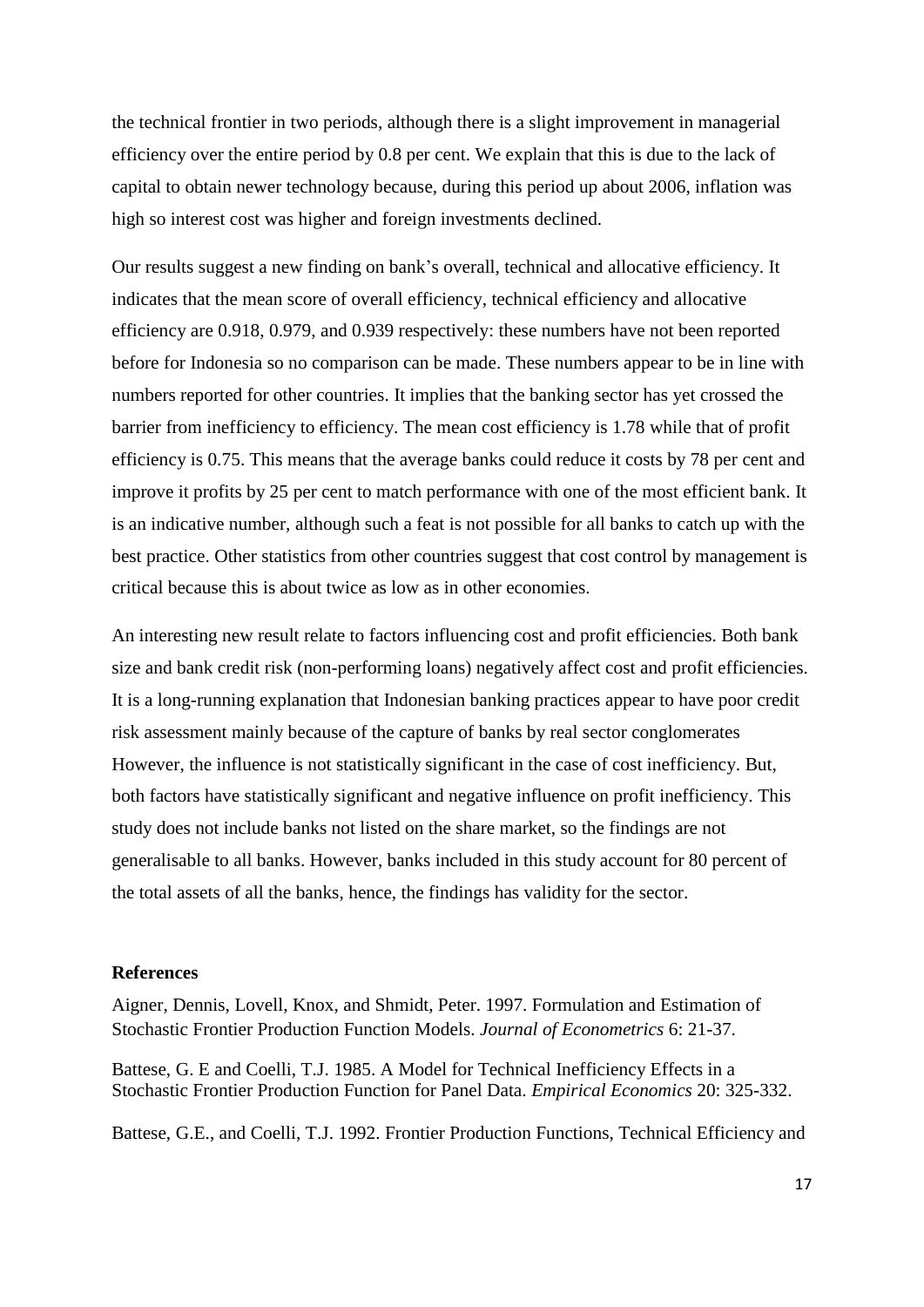Panel Data: With Application to Paddy Farmers in India. *The Journal of Productivity Analysis* 3: 153-169.

Bauer, Paul W. 1990. Recent Developments in the Econometric Estimation of Frontiers. *Journal of Econometrics* 46(1): 39-56.

Berger, Allen, N. and Humprey, David B., 1997. Efficiency of financial institutions: International survey and direction for further research. *Journal of Banking & Finance* 98: 175-212.

Berger, Allen,N., and Mester, Loretta, J. 1997. Inside the black box: What explains differences in efficiencies of financial institutions? *Journal of Banking & Finance* 21: 895- 947.

Bos, J.W.B., and Kool, C.J.M. 2006. Bank efficiency: The role of bank strategy and local market conditions. *Journal of Banking & Finance* 30: 1953–1974.

Charnes, A., Cooper, W., Rhodes, E., 1978. Measuring the efficiency of decision-making units. *European Journal of Operational Research* 2: 429 – 444.

Chansarn, Supachet, 2008. The Relative Efficiency of Commercial Banks in Thailand: DEA Approach. *International Research Journal of Finance and Economics* 18: 53-68.

Edirisinghe N.C.P., and Zhang, X. 2007. Generalized DEA model of fundamental analysis and its application to portfolio optimization. *Journal of Banking & Finance* 3: 3311–3335.

Farrell, M.J., 1957. The measurement of productive efficiency. *Journal of the Royal Statistic Society* A 120: 253-281.

Fried, H. O., Schmidt, S. S., Yaisawarng, S., 1999. Incorporating the operating environment into a nonparametric measure of technical efficiency. *Journal of Productivity Analysis* 12: 249-267.

Greene, W.H. 1993. The Econometric Approach to Efficiency Analysis. In Fried, H.O, Lovell, C.A.K, Schmidt, S.S., Editor, *The Measurement of Productive Efficiency: Techniques and Applications*. New York: Oxford University Press.

Hadad, H.D., Hall, M.J.B., Kenjegalieva, K., Santoso, W., Satria, R., Simper, R., 2008. Efficiency in Indonesian Banking: Recent evidence. *Discussion Paper Series*, Department of Economics, Loughborough University. ISSN 1750-4171.

Hadad, H.D., Hall, M.J.B., Kenjegalieva, K., Santoso, W., Simper, R., 2009. Productivity changes in Indonesian banking; Application of a new approach to estimating Malmquist indices. *Discussion Paper Series*, Department of Economics, Loughborough University. ISSN 1750-4171.

Hadad, H.D., Santoso, W., Ilyas, D., Mardanugraha, E., 2003. *Analysis Effisiensi industri perbankan Indonesia: Penggunaan metode DEA (Efficiency Analysis of the Indonesian Banking Industry*. Bank Indonesia Research Paper no.7/5: 1-27.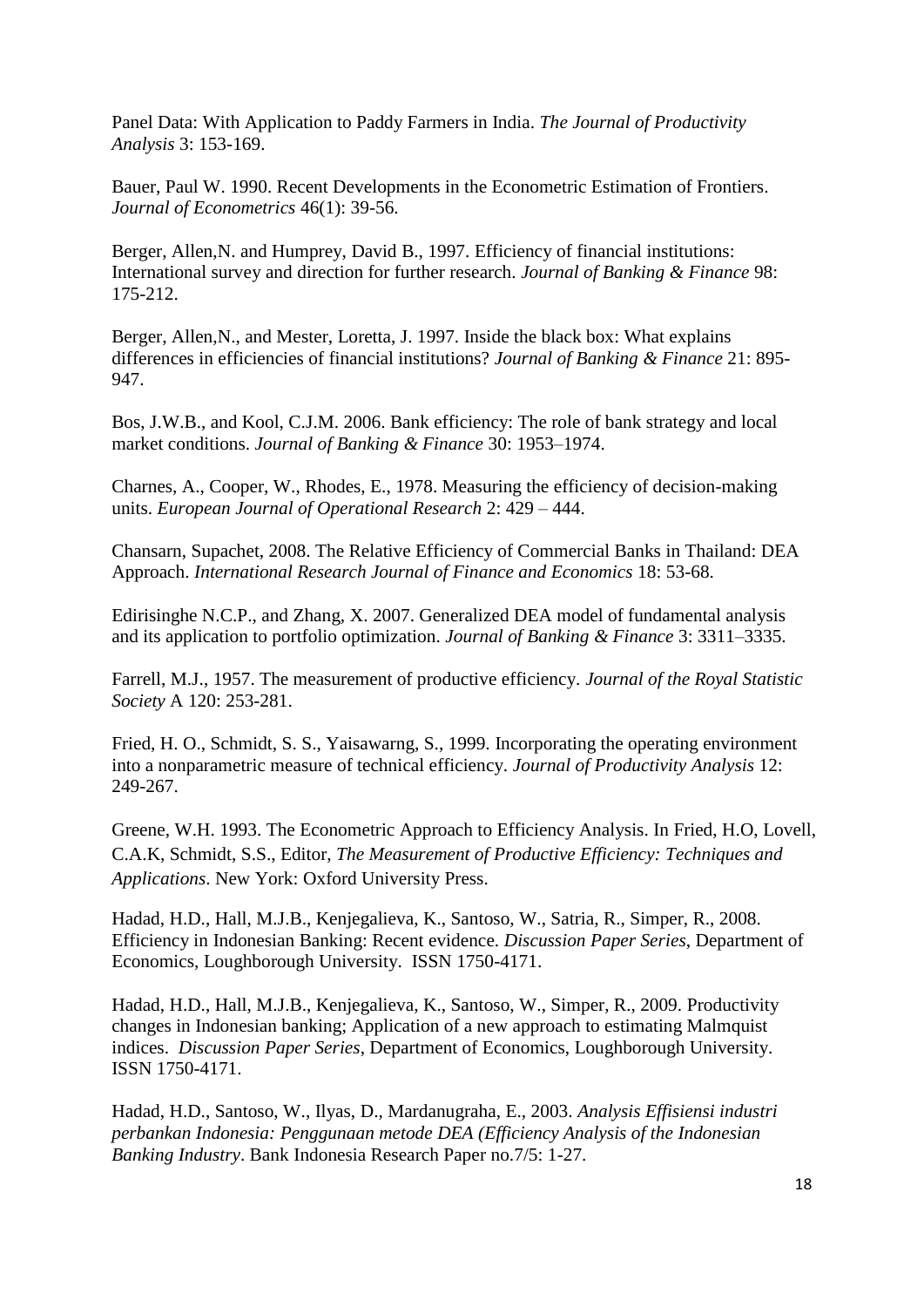Hadad, M.D., Hall, Maximilian J.B., [Kenjegalieva, Karligash.](https://dspace.lboro.ac.uk/dspace-jspui/browse?type=author&value=Kenjegalieva%2C+Karligash), Santosa, Wimboh., Simper, Richard., 2008. *Banking efficiency and stock market performance: an analysis of listed Indonesian banks* [online]. [http://hdl.handle.net/2134/4201\[Accessed](http://hdl.handle.net/2134/4201%5bAccessed) 13 June 2010].

Hadad, M.D., Hall, Maximilian J.B., [Kenjegalieva, Karligash.](https://dspace.lboro.ac.uk/dspace-jspui/browse?type=author&value=Kenjegalieva%2C+Karligash), Santosa, Wimboh., Satria, Ricky., Simper, Richard., 2009. *Banking efficiency and stock market performance: an analysis of listed Indonesian banks* [online]. [http://www.lboro.ac.uk/departments/ec/RePEc/lbo/lbowps/Malmquist\\_negative\\_SBM\\_SOR](http://www.lboro.ac.uk/departments/ec/RePEc/lbo/lbowps/Malmquist_negative_SBM_SORM_Sep_2009.pdf%20%5bAccessed) [M\\_Sep\\_2009.pdf \[Accessed](http://www.lboro.ac.uk/departments/ec/RePEc/lbo/lbowps/Malmquist_negative_SBM_SORM_Sep_2009.pdf%20%5bAccessed) 18 June 2010].

Harada, K., Ito, T., 2005. Rebuilding the Indonesian banking sector-economic analysis of bank consolidation and efficiency. *JBIC Review*12: 32-59.

Humphrey, David B., and Pulley, Lawrence B. 1997. Banks' Responses to Deregulation: Profits, Technology, and Efficiency. *Journal of Money, Credit and Banking* 29: (1), 73-93.

Liadaki, Aggeliki and, Gaganis, Chrysovalantis. 2009. Efficiency and stock performance of EU banks: Is there a relationship? *OMEGA*, doi:10.1016/ j.omega.2008.09.003 Omega

Margono, H., Sharma, S.C., and Melvin II Paul D. 2010. Cost efficiency, economies of scale, technological progress and productivity in Indonesian banks. *Journal of Asian Economics* 21  $(1): 53-65.$ 

Milbourne, R. and M. Cumberworth, 1991. Australian Banking Performance in an Era of Deregulation', *Australian Economic Papers* 30 (57):171-191.

Moudos, Joaquı´n, Pastor, Jose´ M., Pe´rez, Francisco and Quesada, Javier 2002. Cost and profit efficiency in European Banks. *Journal of International Financial Markets, Institutions and Money* 12: 33–58.

Omar, Mohd. Azmi *et al.,* 2006. Efficiency of Commercial banks in Malaysia. *Asian Academy of Management Journal of Accounting and Finance* 2 (2): 19-42.

Sealey, C., Lindley, J.T., 1977. Inputs, outputs and a theory of production and cost at depository financial institutions. *Journal of Finance* 32: 1251-1266.

Sufian, Fadzlan and Majid, Muhd-Zulkhibri Abdul, 2007. Singapore Banking Efficiency and Its Relation to Stock Returns: A DEA Window Analysis Approach. *International Journal of Business Studies* 15 (1): 83-106.

Sufian, Fazlan. 2009. The Impact of Asian Financial Crisis on Bank Efficiency: The 1997 Experiance of Malaysia and Thailand. *Journal of International Development* DOI: 10.1002/jid.1589.

Viverita, 2008. The effects of mergers on bank performance; Evidence from bank consolidation policy in Indonesia. *International Review of business Research Papers* 4: (4), 368-380.